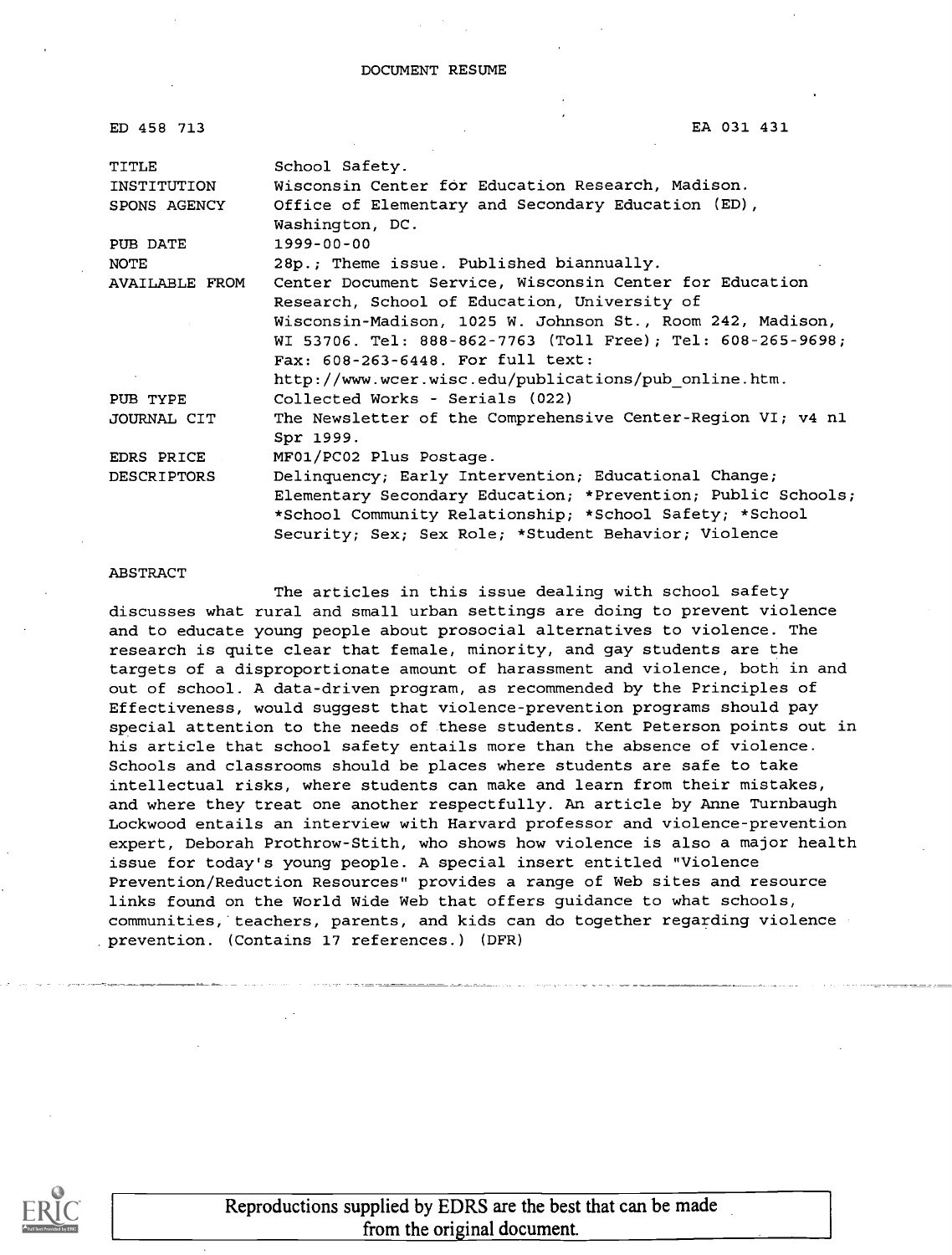#### THE NEWSLETTER OF THE COMPREHENSIVE CENTER REGION-VI

# [school safety]

#### Volume 4, No. 1

ED 458 713

#### Spring 1999

| SCHOOLS AS A SAFE HAVEN:<br><b>DEBORAH PROTHROW-STITH</b>                        |
|----------------------------------------------------------------------------------|
|                                                                                  |
| <b>GENDER &amp; SCHOOL</b><br>VIOLENCE IN THE UNITED STATES                      |
|                                                                                  |
| SAVE - STAND AGAINST A VIOLENT ENVIRONMENT                                       |
|                                                                                  |
| <b>BUILDING COMMUNITY COALITIONS</b>                                             |
| AGAINST VIOLENCE: FIRST STEPS  10                                                |
| A REVIEW OF EARLY WARNING TIMELY<br>RESPONSE: A GUIDE TO SAFE SCHOOLS            |
|                                                                                  |
| THE PRINCIPLES OF EFFECTIVENESS                                                  |
|                                                                                  |
| REFORM TALK: DEALING WITH<br>STUDENT CRISES & BEHAVIOR                           |
|                                                                                  |
| TARGET 8: CREATING NETWORKS<br>OF COALITIONS TO PREVENT VIOLENCE  16             |
| PLANNING TOOL FOR SCHOOL STAFF: ENSURING<br>SAFETY IN YOUR SCHOOL & DISTRICT  18 |
| <b>VIOLENCE RESOURCES</b>                                                        |
| [ mary chaffee & eva s. kubinski ] insert                                        |
|                                                                                  |



# COMPREHENSIVE<br>CENTER-REGION VI

WISCONSIN CENTER FOR EDUCATION RESEARCH<br>
THE SCHOOL OF EDUCATION<br>
UNIVERSITY OF WISCONSIN-MADISON<br>
O WISCONSIN CENTER FOR EDUCATION RESEARCH<br>THE SCHOOL OF EDUCATION<br>UNIVERSITY OF WISCONSIN--MADISON

W. JOHNSON ST.  $\bullet$  MADISON, WI 53706-1796

ed by ERIC

| <b>U.S. DEPARTMENT OF EDUCATION</b><br>Office of Educational Research and Improvement<br>EDUCATIONAL RESOURCES INFORMATION<br>CENTER (ERIC) |  |
|---------------------------------------------------------------------------------------------------------------------------------------------|--|
| This document has been reproduced as<br>received from the person or organization<br>originating it.                                         |  |
| □ Minor changes have been made to<br>improve reproduction quality.                                                                          |  |

Points of view or opinions stated in this document do not necessarily represent official OERI position or policy.

 $\sim$ 

| PERMISSION TO REPRODUCE AND<br>DISSEMINATE THIS MATERIAL HAS<br><b>BEEN GRANTED BY</b> |  |
|----------------------------------------------------------------------------------------|--|
| A. Porter                                                                              |  |
| TO THE EDUCATIONAL RESOURCES<br><b>INFORMATION CENTER (ERIC)</b>                       |  |
|                                                                                        |  |

# BEST COPY AVAILABLE

 $\overline{2}$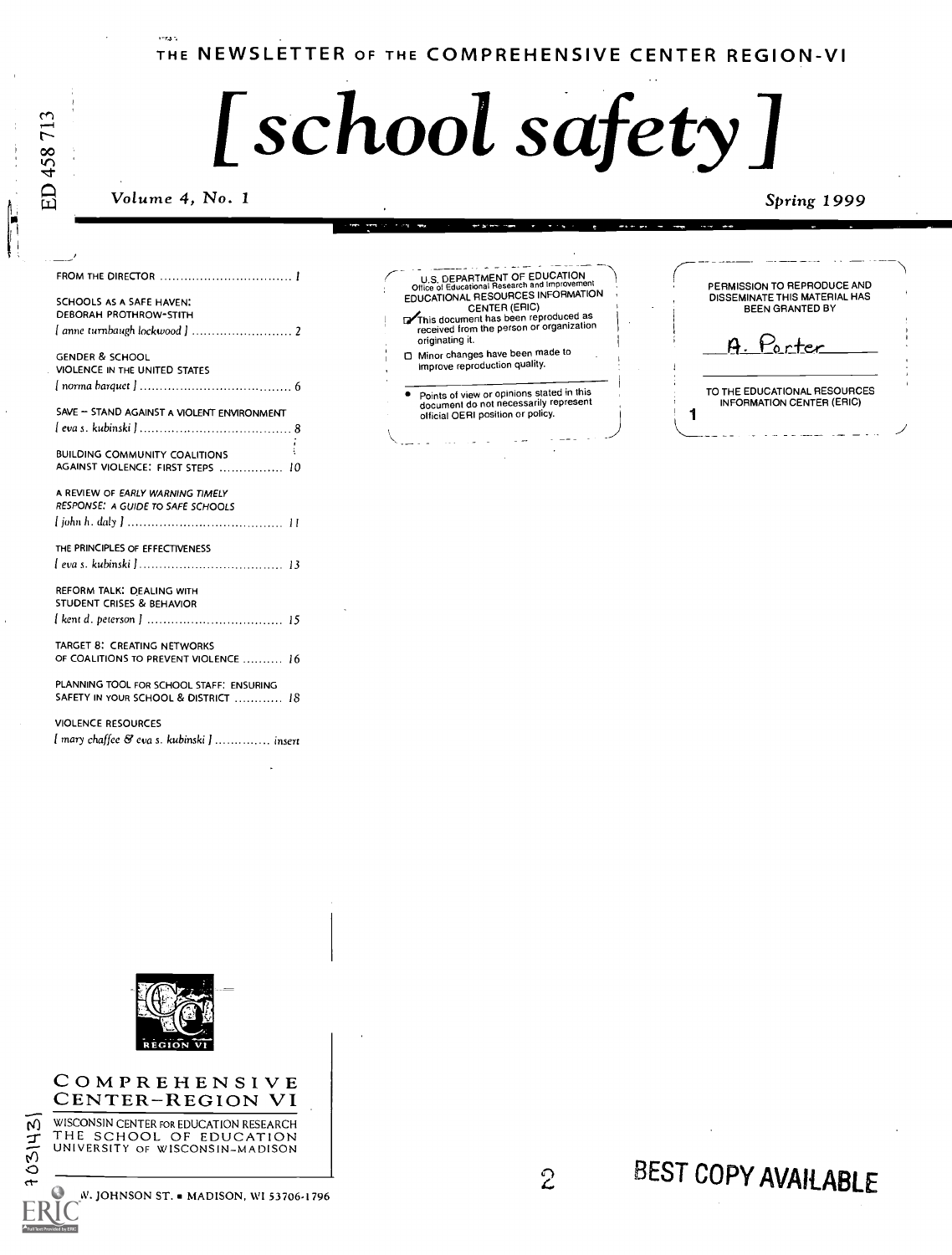THE NEWSLETTER OF THE COMPREHENSIVE CENTER REGION-VI

I school sai

Volume 4, No. 1

SCHOOLS AS A SAFE HAVEN: DEBORAH PROTHROW-STITH

VIOLENCE IN THE UNITED STATES

GENDER & SCHOOL

Spring 1999



AS THE FATHER OF TWO SCHOOL-AGE CHILDREN, I HAVE A PERSONAL INTEREST IN THE ISSUE OF SCHOOL SAFETY. AFTER ONE SCHOOL-YARD SHOOTING LAST YEAR, MY OLDER SON ASKED: "WHAT'S WRONG WITH TODAY'S KIDS?" THE ANSWER MAY BE THAT THEY ARE NO DIFFERENT THAN KIDS IN YEARS GONE PAST BUT THAT WHAT IS DIFFERENT IS THE ENVIRONMENT IN WHICH SCHOOL-AGED CHILDREN ARE GROW-ING UP. WHILE VIOLENCE HAS BEEN PART AND PARCEL OF THE CULTURAL LANDSCAPE SINCE THE ADVENT OF THE COMMON SCHOOL, CHILDREN RECEIVE SOPHISTICATED MESSAGES THAT VIOLENCE IS THE "NORMAL" AND EVEN PRAISEWORTHY RESPONSE TO EVERYDAY FRUSTRATION THROUGH MEDIA WHOSE REACH EXTENDS BEYOND THAT OF ANY PREVIOUS TIME IN THE NATION'S HISTORY. INDEED, THE PERVASIVE-NESS OF VIOLENCE IS SO THOROUGH THAT I HAVE HEARD PEOPLE USE THE SURREAL PHRASE: "COMBATING" VIOLENCE.

**N**hildren also have access to a broader range of weaponry, and moreover, the havoc wreaked by those weapons is greater than at any other time in our history. These two facts provide a strong rationale for policies such as zero-tolerance for weapons in schools with the resultant suspension and/or expulsion of any student caught bringing weapons into the school. While such policies have unintended consequences when applied in an overly rigid or seemingly biased manner, they also should be just one of the tools that any school should consider in promoting school safety.

The roots of violence lie outside the school walls. Because of this, some would argue that there is nothing schools can do about violence. We disagree with such a position. Violence may be a social problem but schools are a social agency whose mission is education. Schools should address the root causes of violence through education and in partnership with other agencies. We highlight both kinds of efforts in this issue of the newsletter.

Stereotypes have it that violence is the unique problem of the nation's large urban schools. Our articles contradict this myth by featuring what rural and small urban settings are doing to prevent violence and to educate young people about prosocial alternatives to violence.

SAVE - STAND AGAINST A VIOLENT ENVIRONMENT eva s. kubinski BUILDING COMMUNITY COALITIONS AGAINST VIOLENCE: FIRST STEPS ................. 10 A REVIEW OF EARLY WARNING TIMELY RESPONSE: A GUIDE TO SAFE SCHOOLS john h. daly 11 THE PRINCIPLES OF EFFECTIVENESS eva s. kubinski 1 13 REFORM TALK: DEALING WITH STUDENT CRISES & BEHAVIOR kent d. peterson 1 15 TARGET 8: CREATING NETWORKS OF COALITIONS TO PREVENT VIOLENCE .......... 16 PLANNING TOOL FOR SCHOOL STAFF: ENSURING SAFETY IN YOUR SCHOOL & DISTRICT ............ 18 VIOLENCE RESOURCES I mary chaffee & eva s. kubinski ] ............... insert

Ą





WISCONSIN CENTER FOR EDUCATION RESEARCH<br>T. H. E. T. S. C. H. OOL OF EDUCATION UNIVERSITY OF WISCONSIN-MADISON

<u>ဗိ (၂၂၀၀၀)</u>

3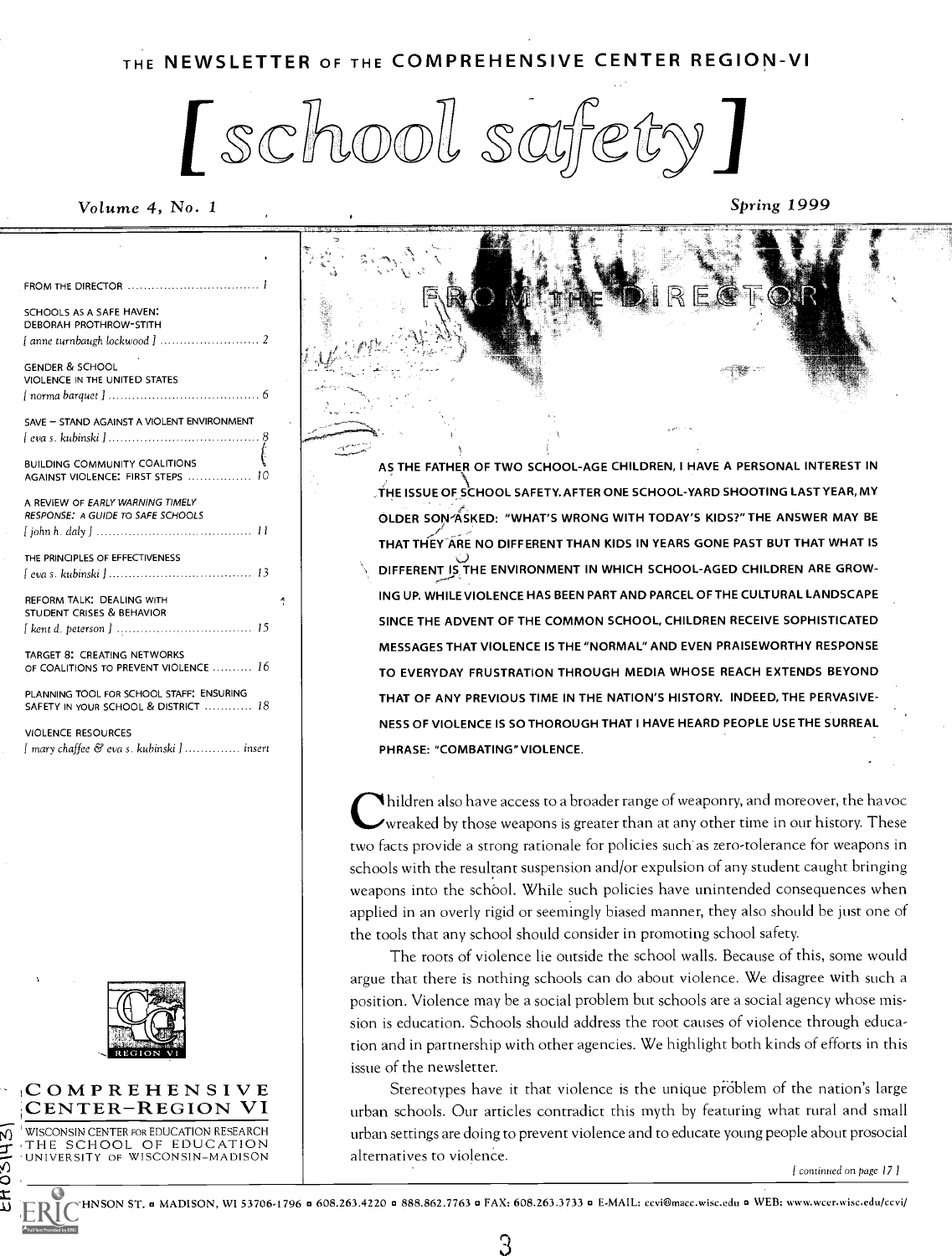# SCHOOLS AS SAFE HAVENS: DEBORAH PROTHROW-STITH

#### [ anne turnbaugh Lockwood ]

Reprinted by permission of the State University of New York Press, from: Conversations With Educational Leaders: Contemporary Viewpoints on Education in America by Anne Turnbaugh Lockwood. © 1997, State University of New York. All rights reserved.

DEBORAH PROTHROW-STITH, M.D., TRACES HER INTEREST IN ADOLESCENT VIOLENCE TO HER WORK AS A STAFF PHYSICIAN AT THE BOS-TON CITY HOSPITAL AND THE HARVARD STREET NEIGHBORHOOD HEALTH CENTER. CURRENTLY ASSISTANT DEAN FOR GOVERNMENT AND COMMUNITY PROGRAMS AT HARVARD UNIVERSITY'S SCHOOL OF PUBLIC HEALTH AND PROFESSOR OF PUBLIC HEALTH PRACTICE FOR THE HARVARD SCHOOL OF PUBLIC HEALTH, SHE WAS STATE COMMISSIONER OF PUBLIC HEALTH IN MASSACHUSETTS FROM 1987=89. IN THE LATTER CAPACITY, SHE ESTABLISHED THE FIRST STATE OFFICE OF VIOLENCE PREVENTION AND EXPANDED TREATMENT PROGRAMS ON AIDS, DRUG REHABILITATION, AND OTHER URBAN HEALTH ISSUES. AUTHOR OF THE FIRST VIOLENCE PREVENTION CURRICULUM FOR SCHOOLS, SHE IS ALSO THE AUTHOR OF DEADLY CONSEQUENCES, WHICH PRESENTS A PUBLIC HEALTH PERSPECTIVE ON VIOLENCE TO A MASS'AUDIENCE.

eanness of character is one powerful reason the United States has become, a violent society, Deborah Prothrow-Stith believes, coupled with a synergism of abundant influences steered by the profit motive. Manufacturers prosper from the sales of guns, video games, and movies that are targeted to children and actively promote and celebrate violence. A uniform-and disturbingimage that such manufacturers put forward is that of the hero as a figure who reacts quickly and violently, is deprived of a conscience, and is motivated solely by his own interests.

How have we, as a society, reached the point where children and teachers are afraid to go to school, where violence and crime are no longer solely urban problems? I ask Prothrow-Stith.

"I use the metaphor of a slot machine to explain our current infatuation with violence," she replies. "Unless you get five oranges, you don't hit the jackpot. In the windows of the slot machine, put up the widening gap of poverty we have experienced over the past 12-14 years; the crack epidemic, alcohol use and other drugs; the availability of guns; the big money that gun manufacturers have made in this country; the socio-cultural issues, which are probably the most devastating; and it is clear that there is no jackpot. Instead, in every window of the slot machine we see how mean we,have gotten as a society and how popular it has become to be mean."

#### THE MARKETING OF MEANNESS

 $\cdot$  It is easy to enter the arena of violent behavior, she insists. "Being mean didn't become popular because it was natural," she points out. "Meanness has been promoted and sold in a very deliberate fashion; 'mean' as a state of being has been marketed carefully."

In her work on public health and violence prevention, Prothrow-Stith travels widely around the U.S., taking painstaking note of ever-increasing tendencies toward violent behavior. Her observations alarm her: the nearly universal admiration for violence that youth display is disquieting at best. "In addition to being able to give it-in terms of violent behavioryou have to be able to take it," she emphasizes. "Since violence and its consequences are no big deal, youth do not display much emotion about it. We don't see pain and empathy and remorse until there are very devastating consequences.".

 $4^{12}$ 

Why is life so devalued among so many youth?, I ask her.  $\mathbf{r}$ 

"Children have to be valued in order to learn that life is valuable," Prothrow-Stith says. "Obviously, most families do a pretty good job of teaching their children that they.are valuable. But this important job can't be left to the family alone. Society has to think that children are valuable, and that belief has to be demonstrated in public policy and in the ethos of the community."

As a society, our commitment to children is woefully inadequate, she believes. Instead, children are exploited as a lucrative,and vulnerable market for a plethora of violent, life-diminishing products. "Children are viewed as economically valuable by major corporations who sell them products. Of course, the same corporations are nonchalant about the effects of their sales. As long as children buy their goods, manufacturers can be indifferent to the fact that their products are unneeded and unhealthy. We must decide, as a society, that some things really are more important than money."

In what ways, I ask, can public policy effect change? "We're doing more crisis intervention and imprisonment," Prothrow-Stith says evenly, "and spend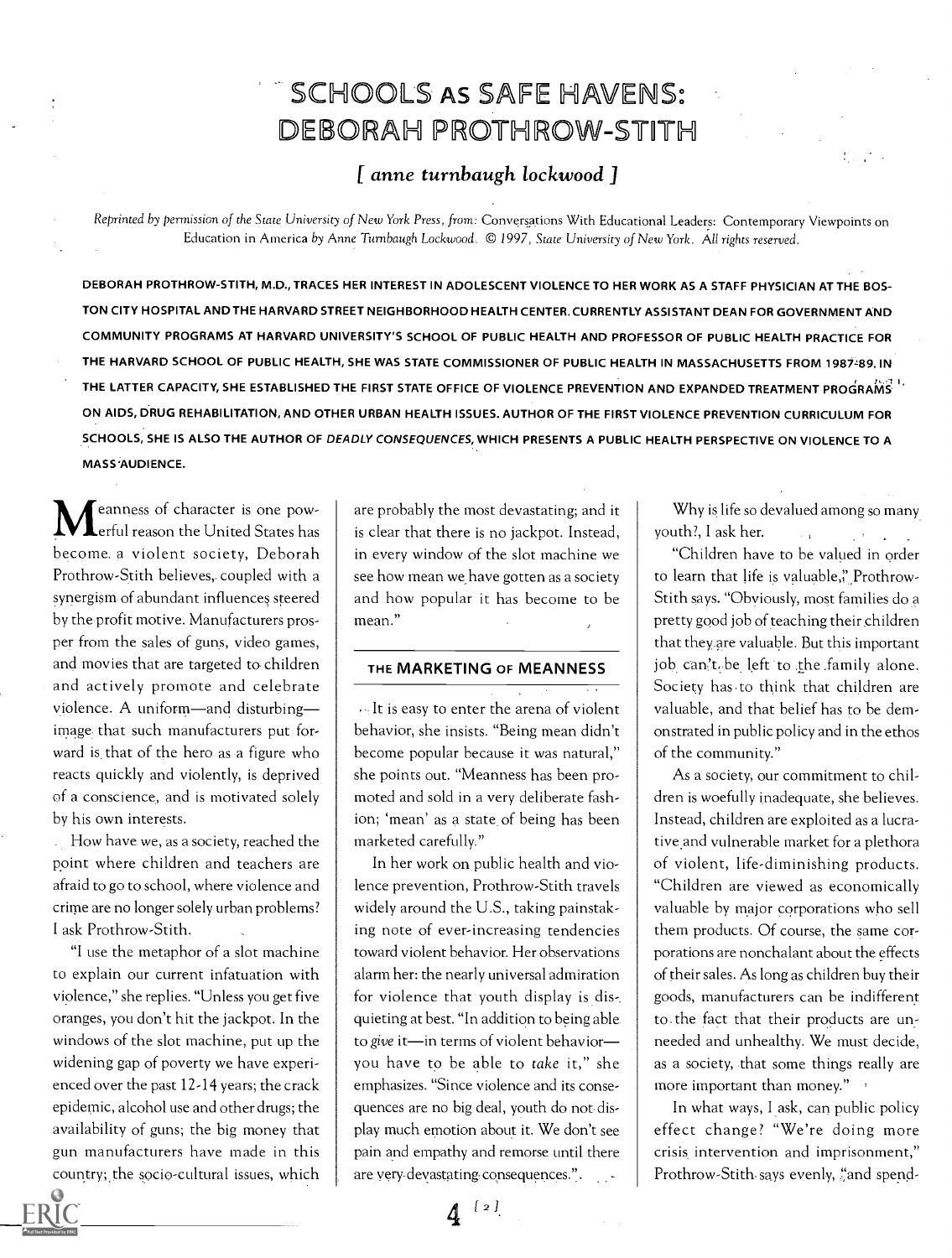ing loads of money being big and mean and bad and tough on crime, but literally ignoring the front end of the problem. We have schools that are housed in horrible buildings, places in which none of us would spend our work day if we had a choice. We have schools with no books; we have schools with no physical education programs. Most communities that I visit have built new jails and have cut needed educational programs in the schools."

She adds, "At one level, you get what you pay for."

#### THE SCHOOL'S ROLE IN VIOLENCE PREVENTION

How can the school play a role in mitigating violence in our society? I ask. Is this truly the school's responsibility?

"The school has a major role," Prothrow-Stith says firmly. "The socialization process that takes place in the school is an essential part of the educational process. Occasionally I hear teachers say, 'I don't teach how to get along.' But you can't teach 'math without teaching kids how to get along. While you're teaching math, you're teaching children how to treat each other, how to treat people who are different, how to behave with people who don't understand. Literally, you are teaching children how to get along with others and how to be socialized."

She places responsibility squarely on educators.to create a movement that recognizes and promotes the importance of adequate socialization in schools, so that they are environments where children learn the difference between right and wrong. "Those students who do less well in school are often more at risk for being involved in violent behavior," she explains. "Schools could-and shouldmake a big contribution to this issue by not only teaching everybody how to read and do math, but also how to exist in an environment in which that would take place:"

Finally, she believes schools should engage actively in programs aimed at reducing violence. "We need to teach children how to handle conflict and anger, how to solve problems in a very deliberate way. Schools must be safe havens, examples of non-violence, places where children learn the essentials for functioning in society in addition to learning the basics of reading and writing-in some ways to make up for what the rest of society isn't doing now."

She points to research conducted by the Governor's Alliance Against Drugs in Massachusetts to illustrate how powerful advertising is in promoting self-destructive behavior among youth, citing a preand post-survey of children who entered a three-year substance abuse prevention curriculum. "Self-reported behavior around drugs decreased after the three years in every category except alcohol," she says, "where it rose slightly. This was unexplained for a long time because the curriculum dealt with alcohol more than with other drugs."

While casually watching television one evening and viewing an anti-drugs public service spot immediately followed by an alcohol commercial, Prothrow-Stith was struck with a realization: educators possess and transmit the correct prevention messages, but are contradicted by the media-which contradicts its own messages and public service announcements. Commercials for alcohol preceded by antidrugs messages are too contradictory and confusing for children to absorb, she told me.

Doesn't this suggest, I ask her, that the problem of violence is simply too global to be placed upon the shoulders of educators who are held increasingly accountable for the systemic problems of society? What about harnessing a coalition of forces to combat it?

"Schools can't do it alone," she acknowledges, "but obviously they can mitigate and counter some of the things that are going on, just as families always  $\int$  about the author  $\int$ 

ANNE TURNBAUGH LOCKWOOD is an Associate Researcher with the Comprehensive Center Region VI, and its newsletter editor.  $\mathbf{r}$ 

'have intervened in the lives of children.

"I challenge educators to do this, because I think classroom teachers ought to be outraged by the lack of priority public policy gives to children and schools. Educators should lead a movement to change that. Instead, most of the teachers' unions debate salary and contract issues, which is disappointing, because there is a larger mission."

Prothrow-Stith quickly adds, "I realize that I'm prescribing something for another profession that my own profession of physicians hasn't been able to accomplish in terms of health care reform. Nonetheless, even given the substantial difficulties, would love to see teachers leading a violence reduction and conflict resolution movement."

I ask if she believes that parents should monitor videos and books that their children choose to ensure they are non-violent. "Yes," she replies, although she insists that such monitoring should possess a core of reason rather than blind censorship motivated by fear. "Throughout the education process, one ought to analyze with students why they like something, how they have learned to like it, and why people produce whatever it is."

Since the profit motive lies at the core of the production and promotion of violent entertainment and weapons for children, she maintains that the allure of such products will be lessened if children's sophistication about the motives of manufacturers and advertisers is elevated. "There is the need to indicate to youngsters that all these things they watch and see are lies," she emphasizes. "Many kids, especially older ones, think they know'



5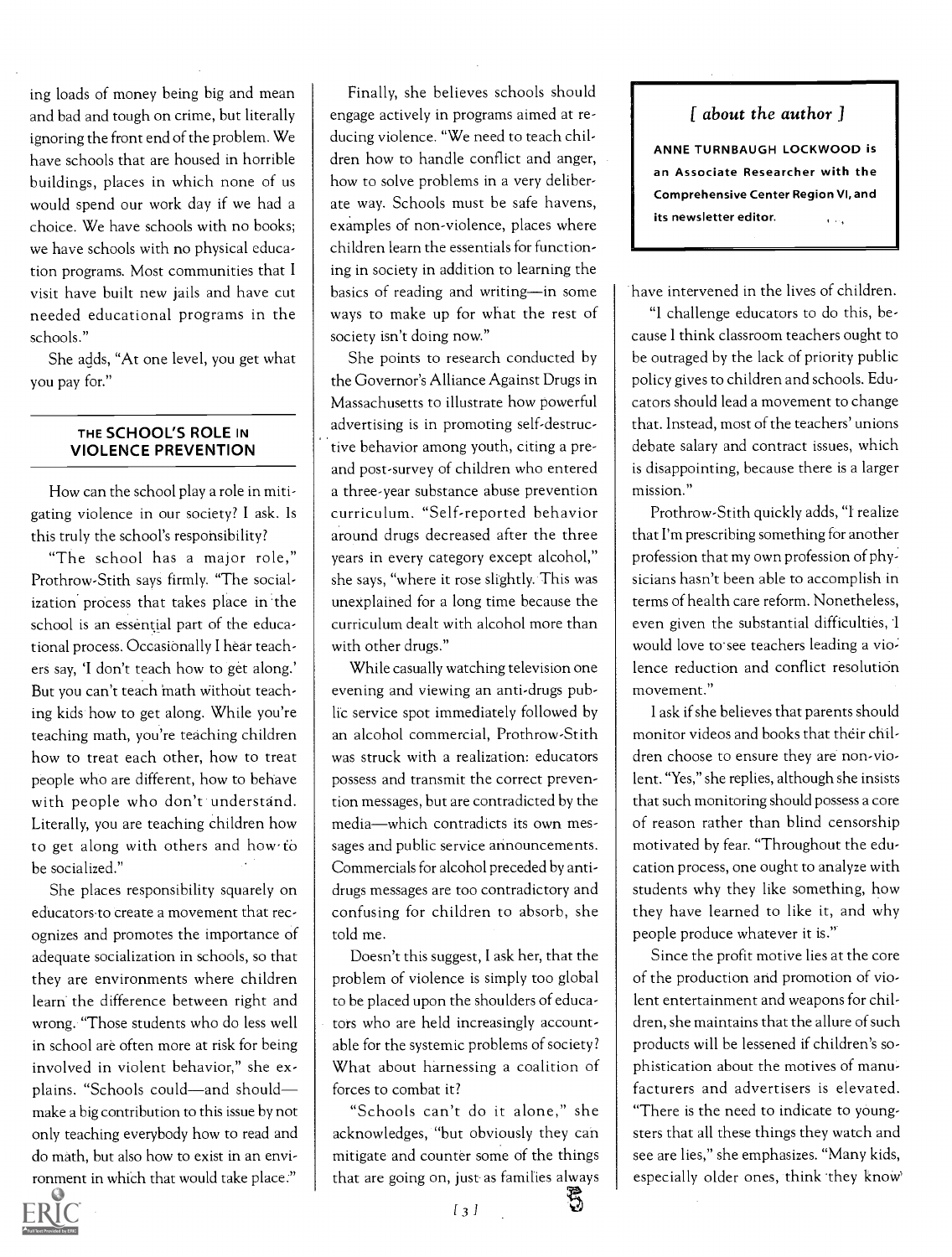what is real and what is not, but when they.'re watching the stories, they get caught up in them to the point that they don't think of alternatives."

#### LEARNING ALTERNATIVES TO VIOLENCE AND RAGE

Alternatives to violence are Prothrow-Stith's main message. "Unless you train yourself, you go right along with the story," she notes. "There are strategies for watching movies and television that should be shared with children, and it is the school's responsibility to do that. After all, the parent may think the school assigned a project and the child should complete it."

What elements comprise a good curriculum against violence? I ask.

-Prothrow-Stith believes the first step .in any educative campaign against violence begins with the need to acknowledge the primacy of violence in our -society. "We have to realize that violence is the norm," she says sadly, "and that children admire violence. We actively promote and celebrate violence.ourselves. In some ways, children are being socialized very actively to have the opinions about violence that they hold."

AcknoWledging that violence dominates our society, she believes, sets the right tone- for violence reduction programs. "We don't. want to make children defensive; it is very helpful to have them understand that people make money from -guns and from movies. Nobody worries about the consequences; nobody is liable for the consequences except an individual but the individual doesn't make money from the products."

Recognizing that anger and conflict are normal human responses to stress is another key educative component, she maintains. "No one is perfect. Conflict and anger can be energizing; they can -provide an opportunity for growth and creativity. Most of us, as adults, have learned to use our anger creatively to solve the problem. We also need to focus not just on the kids who fight, but on the whole—the kids who create the fights, who instigate the fights, who pass the rumors, who run to see the fights. If we look at adolescent development and sociocultural issues, a lot of these fights represent peer pressure that accumulates over time. They are carefully choreographed. Often it is more important to deal with the whole class, not just those who have been labeled as fighters."

How has she seen youth respond, I ask, when violence reduction is taught actively to them in the school setting?

In her response, Prothrow-Stith points to the youngsters who are the most fearful. "They are the most receptive," she emphasizes. "Often it is the suburban, middle-class kids who are callous and playful with violence. Some of my colleagues, who have a very analytical approach and don't feel pressure for things to change, believe that nothing will work.

"The people closest to violence-those who live with it daily—are often the most receptive. They know who is authentic and who is not. Kids know if you are talking from your experience. As a another starting place, teachers of violence prevention programs need to deal with their own issues of anger and violence. How do they feel about violence? At what point would anger push them to violence?"

This is especially important, she underscores, because the classroom can be a setting in which students challenge the teacher, pushing for limits. "They will ask: 'What if I hit you? What if this or that happened? What if somebody did this to your daughter; what would you do?'

"As a teacher, you must be prepared to respond, not in a trite way, but in an authentic way that means you must know yourself and your own reactions and attitudes toward anger and violence."

Such awareness of one's own tolerance to stressors suggests teachers need considerable inservice of their own before embarking on. delivery of a violence prevention program. Is this indeed the case?

"It does require significant thought and energy," Prothrow-Stith responds. "In the curriculum I developed, for instance, there is a way to do the training in a short period of time. However, some teachers are better prepared and better equipped to go ahead with it than others, depending on their level of interaction and how much they challenge themselves on issues."

Violence prevention should not be something special tacked on to teachers' already crowded worklives, she believes, but instead should be an integral part of a school's educative mission. Particularly in high schools, where teachers frequently are locked into teaching only their content area, attention to issues surrounding conflict resolution, the management of anger, and violence prevention are especially appropriate. "Kids in high school are at the peak of their adolescent development," she explains, "and it is very helpful for them to learn to understand their own behavior."

#### EXAMPLES OF AN ANTI-VIOLENCE CURRICULUM

 $\lambda_{\rm{max}}$  and  $\lambda_{\rm{max}}$ 

 $\mathcal{P}(\mathcal{P})$ 

In the past 25 to 30 years it appears that we, as a society, have slid into a terrible state-into an antisocial situation where we glorify and profit from violence, where human life has lost much of its meaning, where the loss of life seems inconsequential, where people are numbed by news reports of yet another murder or incident of domestic violence. If this continues unchecked, I ask, where does she see us 20 years from now?

"We will be in-something very close to the Wild West," Prothrow-Stith says ruefully, "where everybody carries a gun, there are regular shootouts on the street, and killing is the way of solving conflict. In my worst fears, that is something I can envision. We already have lost a certain amount of safety, which is visible when we look at our homicide rates compared to other industrialized countries. Many people feel they must be armed to go out.



 $6^{14}$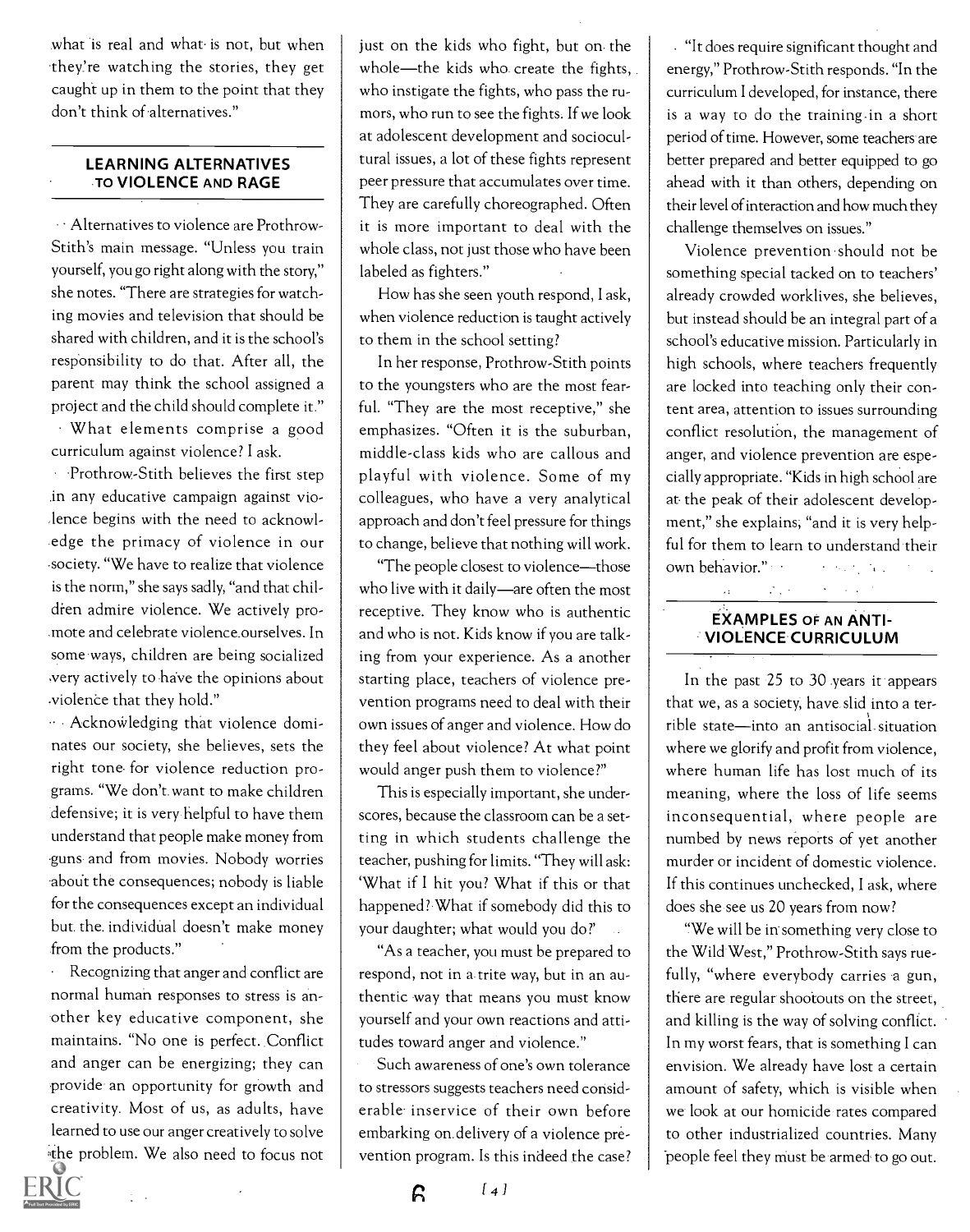Ultimately, of course, this attitude contributes to the problem.

"One student in an alternative school said to me: 'What is the big deal? I have a gun. You have a gun. We have a beef. We have a shootout.'

"What else has he experienced?" she asks rhetorically. "How else has anyone taught him to handle conflict? That is what all the superheroes do on TV. They don't stop to try to solve a conflict. Some of the movies that are marketed directly to children, like Kindergarten Cop, show people shooting others in the bathroom at school. If we look at this, we realize our children are sent down a path that says they have no other way to solve problems other than through violent reactions."

Since she is a physician with a background in public health, how did she become interested in violence prevention as an educative mission for schools? I ask.

"I started looking at violence as a public health problem, so naturally health education came to mind," she replies. "Health education is one of the major strategies within public health. Using the same strategies that have been used to prevent smoking or drunk driving to prevent violence was an irresistible challenge."

Providing information on a consistent basis to children, Prothrow-Stith insists, is the best way to ensure that the future will improve. "We hope that the information we provide becomes part of children's standard knowledge base and is incorporated into their day-to-day activities, their attitudes, and their behavior."

Admitting that children are a "captive audience" in schools, she asks a question of her own: "Why do you rob a bank? Because the- money is there. Why do we think about health education in the schools? Because that is where the kids are. Obviously all kids aren't in school, and that suggests the need for an additional set of strategies. But health education in the. classroom is a mainstay of public health."  $\sim$ 

.Prothrow-Stith believes .a successful

violence prevention program moves in carefully coordinated stages. The curriculum she has developed is divided into ten sessions, offered for 45 minutes to an hour, depending on the length of the class period.

"The first three sessions set the stage for our work. We talk about violence in America compared with other countries. We talk about friend and family violence, and, in particular, we hone in on violence being a learned behavior that is preventable."

The second stage of the curriculum deals specifically with anger, opening the discussion to questions such as: What makes you angry? What are ways in which you can handle anger in a non-violent way? "We culminate," Prothrow-Stith explains, "with a cost-benefit analysis of

> 'What is the big deal? I have a gun. You have a gun. We have a beef. We have a shootout.'

fighting. After listing causes of anger and solutions to anger, the discussion centers around healthy and unhealthy reactions to it, including specific targeting of fighting." At that point, Prothrow-Stith hopes students are primed to prevent fighting.

Finally, the last section of the curriculum engages students in role playing and distinct strategies for handling anger, for preventing violence, and for resolving conflict productively. "If teachers wished to add to the curriculum," she observes, "they could provide additional sessions on conflict resolution, anger management, and issues of dating violence or family violence."

As with many other educative efforts, she believes it is important to target young children—but she also maintains adolescents must not be neglected, since part of their development and peer socialization encourages-unhealthy reactions to violence.

 $11$   $13$ 

Ġ

'11))

"Although it is important to offer this early, we should offer it throughout the educational experience," she says. "Actually, it is something we could teach to parents, or to future parents, so that they could have some sense of child development, of handling anger and emotions within the context of a family."

Adolescents are especially susceptible to violence, and Prothrow-Stith is deeply concerned about their vulnerability. "Some reasons for their vulnerability have to do with peer pressure, with adolescent narcissism, with self-consciousness, and with a certain amount of risk-taking. Even if we have taught good anger management and excellent conflict resolution skills to youngsters, during the adolescent years we have to do something extra."

Part of the "something extra," she tells me, has to do with redefining the popular image of the American hero, which has edged closer and closer over the years to an anti-social, semi-psychotic figure who acts violently without remorse, conscience, or. guilt. "We need to change the peer pressure so that the pressure is not to fight, but to solve the problem without fighting. If we could adjust the social norm among teenagers to one where fighting is considered stupid, then we have made progress."  $\mathcal{L}^{\text{max}}$  ,  $\mathcal{L}^{\text{max}}$ 

In order to successfully implement a violence prevention curriculum, what conditions in the school must be present? I ask.

"Teachers must be interested in teaching these skills," she concludes, "and they must have the full support of the administration. They also need dedicated training time and some support as they implement it, so that they aren't helpless when questions come up. In general, the teachers who are the most successful teaching these skills are those who are committed not just to helping their students but to helping this society deal with the issue of violence.".

 $C_{C}$ 

 $\sim 10^{-1}$  .

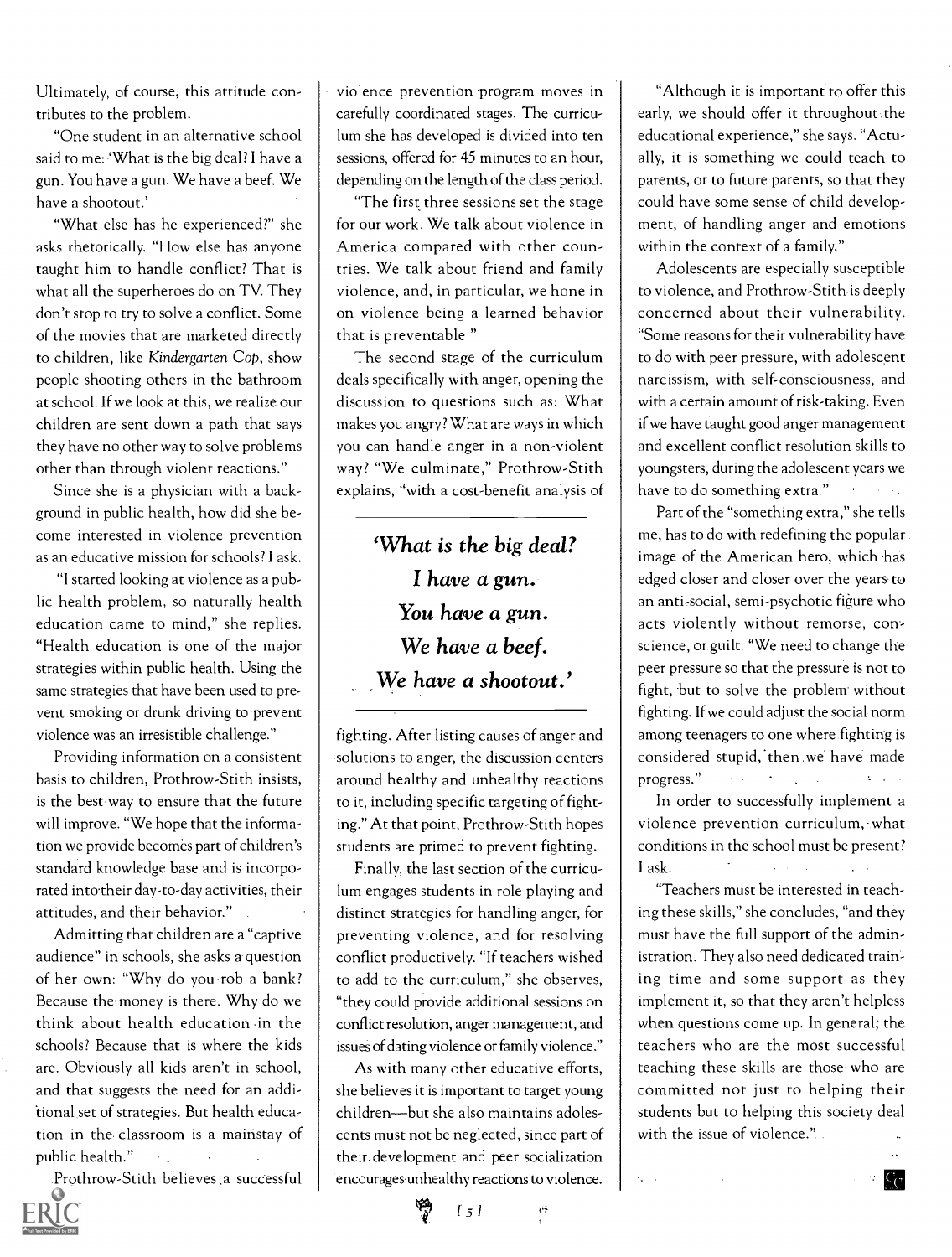# GENDER & SCHOOL VIOLENCE IN THE UNITED STATES

[ norma barquet ]

THE MOST RECENT ACTS OF VIOLENCE BY CHILDREN HAVE PROMPTED US AS A NATION TO LOOK AT THE CAUSES AND POSSIBLE SOLU-TIONS TO THIS CRISIS IN OUR SCHOOLS. IN FACT, ACCORDING TO PUBLIC AGENDA, A NATIONAL ORGANIZATION THAT CONDUCTS PUBLIC OPINION RESEARCH ON EDUCATIONAL ISSUES, SCHOOL SAFETY WAS IDENTIFIED AS THE MOST IMPORTANT ISSUE AFFECTING SCHOOLS BY THOSE SURVEYED (JOHNSON & IMMERWAHR, 1994/1995).

 $\boldsymbol{V}$ et school violence does not exist in a vacuum. It is directly related to the violence in our society. And for many children, particularly those who experience family violence early in their lives, school can often be their only safe haven. In 1992, over three million youngsters were reported to child protection advocates as possible abuse victims (U.S. Department of Justice, 1992). Thus, for many children in our society, schools are often safer than the environment where they-live.

Aggression and violence are the direct result of learned behavior. Our society is full of examples of violence and aggression that unfortunately have become a part of our daily lives regardless of where we live, work, or play.

Our children are both the victims and, as seen from last year's headlines, the perpetrators of violent crimes. Although there is a sharp increase in violence among girls and women, females continue to be more often victims than perpetrators of crime in our society. In a Harvard University Violence Against Women class presentation, Nancy Isaac and Deborah Prothrow-Stith reported that four million women in the U.S. are severely abused every year by their spouse or partner. And 26 percent of all females who were victims of murder were slain by husbands or boyfriends, while three percent of male victims were killed by wives or girlfriends.

The early messages that parents send to children are extremely powerful. We expect girls to be passive and nurturing and boys to -be aggressive and competitive. Since the beginning of their lives, children in our society learn to behave in ways that meet their parents' expectations in order to gain their approval. As parents, we buy radically different toys for girls than for boys. Female children learn to be moms, housekeepers, and makeup artists. Males, on the other hand, are expected to fantasize being "GI Joes," play with guns, and combat fear.

The media also help shape the minds of our children and set society's expectations of them. Cartoons, video games, and movies are full of examples of strong, brave, aggressive and often violent male characters. Female characters, with few exceptions, continue to be passive and fit the ideal of "beauty" in our society, i.e., blond, thin, and fragile-looking. Advertisers also help reinforce these images of girls and boys in our society through the printed media targeted to them as consumers.

In schools, boys and girls begin to practice in larger social settings what they have learned in their home environments. Bullying is a form of aggression that begins to show in the early stages of children's development; it can lead to more violent forms of behavior if it is not resolved. Yet schools for the most part either ignore bullying or squelch the behavior without dealing with its causes.

#### $[$  about the author  $]$

NORMA BARQUET is Associate Director of the Programs for Educational Opportunity, University of Michigan, Ann Arbor. She also chairs the Comprehensive Center Region VI's Advisory Committee.

 $\mathcal{A}=\mathcal{A}(\mathcal{A})$  .

We continue to hear the expression, "Boys will be boys," in reference to their aggressive behavior or "This behavior is not tolerated here," as the only way to handle this problem of violence in schools. These actions and their causes, left unexamined, often turn into more serious conduct such as sexual harassment and other more violent behaviors. Girls, on the other hand, learn coping behaviors to deal with intimidation and violence in school. Often they become less engaged in school activities, drop out of school prematurely, become depressed, and even contemplate suicide to avoid being targets of this aggressive behavior. .

Unfortunately, disciplinary programs in schools typically do not take seriously the development of potentially violent behavior in children until it is almost too late to reverse. In-general, the school curriculum does not seek to change the patterns of behaviors which are oppressive in our society. Educators are expected to pass along information and skills; few are expected or encouraged to promote values through education. This is not to say that nothing can be done to change this culture of violence that seems to be perpetuated by our social institutions. Thus, it is not surprising that schools deal with the misbehavior of children by using a "get-tough" approach that does very little to create a safe environment in schools (Noguera, 1995). As Henry Giroux writes: "Critical educators take up culture as a vital source for developing a politics of identity, community . and pedagogy. Culture is not monolithic or unchanging, but is a site of- multiple- and



 $\mathcal{L}$ 

161

ନ୍ଦ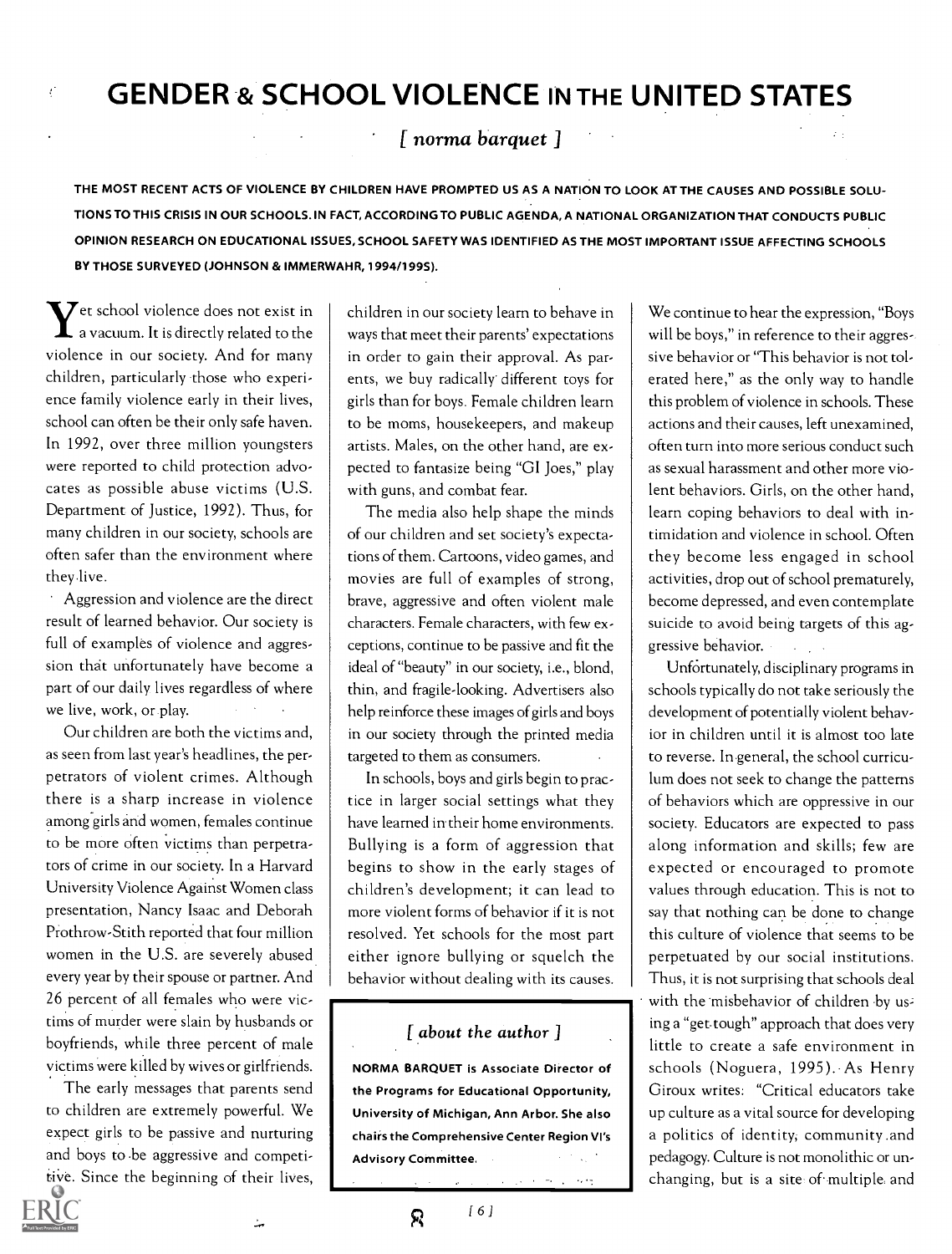heterogeneous borders where different histories, languages, experiences, and voices intermingle amidst diverse relations of power and privilege (Giroux, 1992)."

In other words, we can change school environments to bring about long-term positive outcomes. The hoped-for changes need to be structural in nature and to take into consideration the socioemotional and educational needs of students. The disciplinary policies of schools need to change from excluding and suspending students to addressing the problem from a preventive perspective.

Parents and educators need to do more to prevent violence among children and youth. They can teach and model assertive behaviors for girls so they can communicate more effectively in dealing with negative and violent behavior. Boys, on the other hand, need help with alternatives for self-expression and non- physical problem-solving techniques.

Our .competing forces are. great. Now we have CNN- and the Internet in our homes bringing pictures of violence from all over the world. Women are the subject of violence in songs, popular music videos, movies, and TV shows. So, how do we begin to deal with reversing the patterns of aggression against children in general, and girls specifically in our society?

#### WHAT PARENTS CAN DO:

As parents, there is much we can do at home to prevent negative behaviors in our children. We can:

MODEL POSITIVE ways to resolve conflict. CONTINUE TO BUILD OUR OWN SKILLS in communication, self-expression, and problemsolving.

HELP. OUR CHILDREN DEVELOP good communication skills.

ENGAGE CHILDREN in meaningful conversations about. current events that deal with issues of violence, their causes, and possible solutions.  $\mathcal{D}^{\text{in}}_{\text{G}}$  , where  $\mathcal{D}^{\text{in}}_{\text{G}}$  ENCOURAGE GIRLS to be more assertive and to speak up.

- GIVE BOYS THE MESSAGE early on that being compassionate,and caring are qualities that we value in them. Help them develop nonaggressive strategies for conflict resolution.
- MAKE YOUR HOME A SAFE ENVIRONMENT where your daughters and sons can learn how to deal with potentially difficult experiences they may encounter in school and in society in general.
- STOP BUYING TOYS that promote violence and aggression.
- ENCOURAGE CHILDREN TO PLAY IN MIXED GROUPS from their early years so they
- develop strong and positive relationships with members of the opposite sex and become tolerant individuals.

#### WHAT EDUCATORS CAN DO:

Educators can be of tremendous support to parents. They can:

#### INCLUDE CRIIICAL DISCOURSE AND PEDAGOGY

- throughout the curriculum that addresses . issues of power and privilege in our society. BE POSITIVE ROLE MODELS and advocate for all children, including girls.
- ENSURE THAT THE CULTURE of the school values girls and boys equally and that this is stated, modeled, and reinforced by all members of the school community.
- INTEGRATE CLASSES AND PROGRAMS as much as possible and thoughtfully design classroom activities to develop strong and positive relationships between girls and boys.
- DEVELOP A SAFE AND CARING ENVIRONMENT where all students can safely learn.
- IMPLEMENT EDUCATIONALLY SOUND and effective alternative programs to develop new patterns of behavior among aggressive children and youth.
- ESTABLISH PEER MENTORING and conflict mediation programs.
- PROVIDE SAFE FORUMS for discussion and debate on "controversial" issues.

INSTITUTE NON-VIOLENT APPROACHES TO DISCIPLINE. The most effective ways to "educate" our future generations about peaceful co-existence in an increasingly diverse world.

IMPLEMENT PROGRAMS that specifically target the reduction of violence in schools.

#### WHAT COMMUNITY MEMBERS CAN DO:

As citizens, we can be more effectively involved in preventing violence among our youth. We can:

- STOP PATRONIZING PROGRAMS, movies, music, and publications that promofe violence in general, and violence and aggression towards girls and women in particular.
- WRITE AND COMPLAIN to companies that sponsor violent programs. and a
- WRITE TO YOUR ELECTED OFFICIALS with your expectations and suggestions regarding the need for sound and responsible legislative. action.
- BECOME A MENTOR.to a student or a parent who needs support.
- INITIATE PARENT EDUCATION PROGRAMS in community organizations and on job sites. PRESSURE SCHOOLS to do more to prevent

harassment and violence.

#### **REFERENCES**

- Bachman, R. (1994, January). Violence against women: A national crime victimization survey report. Washington, DC: U.S. Department of Justice, Bureau of Justice Statistics.
- Giroux, H. (1992). Border Crossings. New York: Routledge.
- Isaac, N. & Prothrow-Stith, D. Violence Against Women class presentation. Harvard University: Harvard School of Public Health.
- Johnson, J., & lmmerwahr, J. (1994/1995, Winter). What Americans expect from'the public schools. American Educator, 4-13.
- Noguera, P. A. (1995, Summer). Preventing and producing violence: A critical analysis of responses to school violence. Harvard Educational Review.  $65(2)$ , 189-212...
- U.S. Department of Justice. (1992, October)<sup>\*</sup> The cycles of violence. Washington, DC: Author.  $C_0$  is a second construction of  $C_0$



 $\mathbf{p}$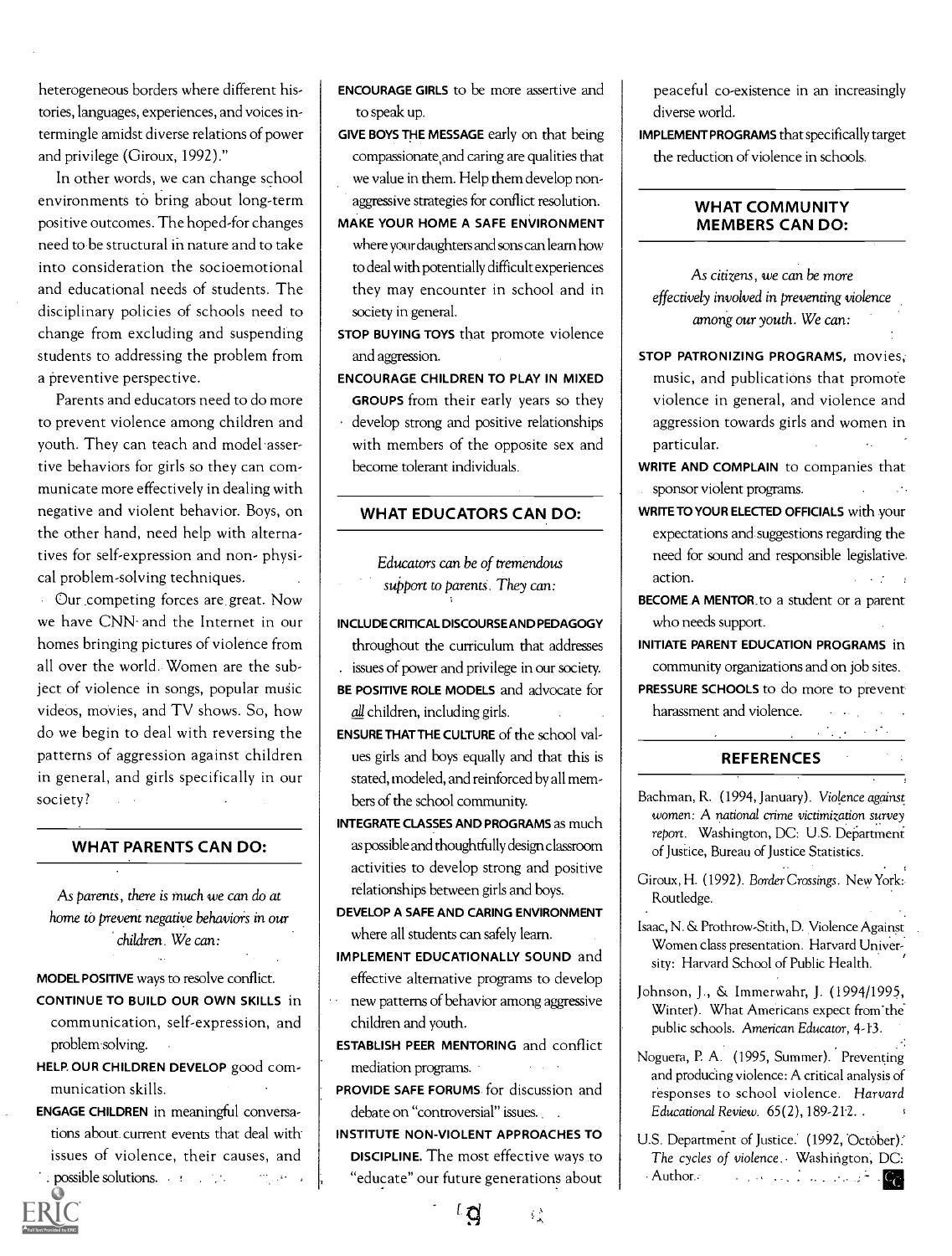# PROMISING PRACTICES: SAVE - STAND AGAINST A VIOLENT ENVIRONMENT

 $\lceil$  eva s. kubinski ]

THE RAPID CITY SCHOOL DISTRICT (RCSD), LOCATED IN SOUTH DAKOTA AT THE EDGE OF THE BLACK HILLS, MAY NOT BE THE FIRST PLACE THAT ONE CONSIDERS WHEN THINKING OF SCHOOL VIOLENCE. INSTEAD, RCSD TYPIFIES MANY RURAL DISTRICTS OF ITS SIZE. APPROXI-MATELY 15,000 STUDENTS, K-12, ATTEND RCSD SCHOOLS. OF THIS STUDENT POPULATION, APPROXIMATELY 15 PERCENT ARE AMERICAN INDIAN AND 32 PERCENT QUALIFY FOR FREE OR REDUCED LUNCH. THE DROPOUT RATE IS RELATIVELY LOW: 3.3 PERCENT. HOWEVER, THERE IS ACTIVE GANG ACTIVITY IN THE COMMUNITY AS WELL AS "FAMILY FEUDS" AND OTHER DISRUPTION.

am Teaney Thomas, the Safe and Drug-Free Schools Program Coordinator for RSCD, grew up in Rapid City and remembers a safe town where people could leave their doors unlocked with impunity. While she still considers Rapid City a relatively safe community, Teaney Thomas has watched gang members move into the city and has seen an increase in other violence problems more common to larger cities.<sup>11</sup>

This change has also been noticed by other community members. Long-term residents recognize that they no longer live in the same city they knew when they were young and do not have the same feeling of safety. New residents moving to Rapid City from larger communities also see some typically urban problems showing up in quieter Rapid City.

While Teaney Thomas also considers the school district to be relatively safe, the district has experienced a few frightening incidents. One such incident occurred in the early 1990s when an armed student took over a classroom at one of the high schools, ordered the teacher out, and shot up the wall in front of the other students. While this frightening situation resolved itself without loss of life, there have been other incidents, such as fights and vandalism, that have occurred in the district. These events are a stark reminder that any community, rural or urban, can be vulnerable to the effects of violence. .

All of these concerns spurred a change in understanding the problem of safety. In turn this understanding led to action by the community. In 1995, Teaney Thomas met with Rapid City Chief Deputy Sheriff De Glassgow about school and community violence. Although a prevention program already existed in the school district, there was no coordinated schoolcommunity effort in place to address violence prevention and reduction. As a result of the discussion that occurred at this meeting, SAVE (Stand Against a Violent Environment) was born.

SAVE is a grass-roots movement intended to prevent and reduce violence in the Rapid City community, promote strong community involvement, and make violence reduction and prevention the responsibility of all community members. Since community and business participation is integral both to SAVE and the coalition that later grew out of it, the Rapid City School District has more partners in their efforts to prevent violence.

#### ACTION AT THE COMMUNITY LEVEL

SAVE began with a community coalition that used study circles to prompt a dialogue about the issue of violence in Rapid City and ways to prevent and reduce it. The new group determined the level of community concern about violence. A community survey showed that while 80 percent of the respondents to the survey indicated that they felt safe, most recognized that- violence was an increasing problem. Respondents suggested it was important to teach values and respect, provide drug and alcohol prevention programs, and establish neighborhood watch programs. A majority of the respondents also indicated that they felt strongly enough about the issue to become involved in the prevention effort.

One of SAVE's early contributions was its definition of violence within the school, community, and workplace. Members of SAVE agreed that: "Violence is any mean word, look, sign, or act that hurts a person's body, feelings or things."

SAVE identified a continuum of violent acts, ranging from eye rolling, gesturing, and gossiping to hitting/kicking, flashing a weapon, or shooting someone. They reasoned that violence always has a starting point, such as a look or gesture, and if it can be interrupted, a potentially violent situation can be stopped or prevented. For school staff, law enfotcement personnel, and community members to work together to interrupt this process, all partners needed to have a common language and understanding of violence.

During its first year, SAVE's main goal was to educate parents, students, and community members about violence and how to reduce and prevent its incidence. This educative effort quickly showed that everyone could participate in violence prevention and reduction. SAVE sponsored activities to build community-wide awareness of steps to prevent violence and to empower the community to overcome

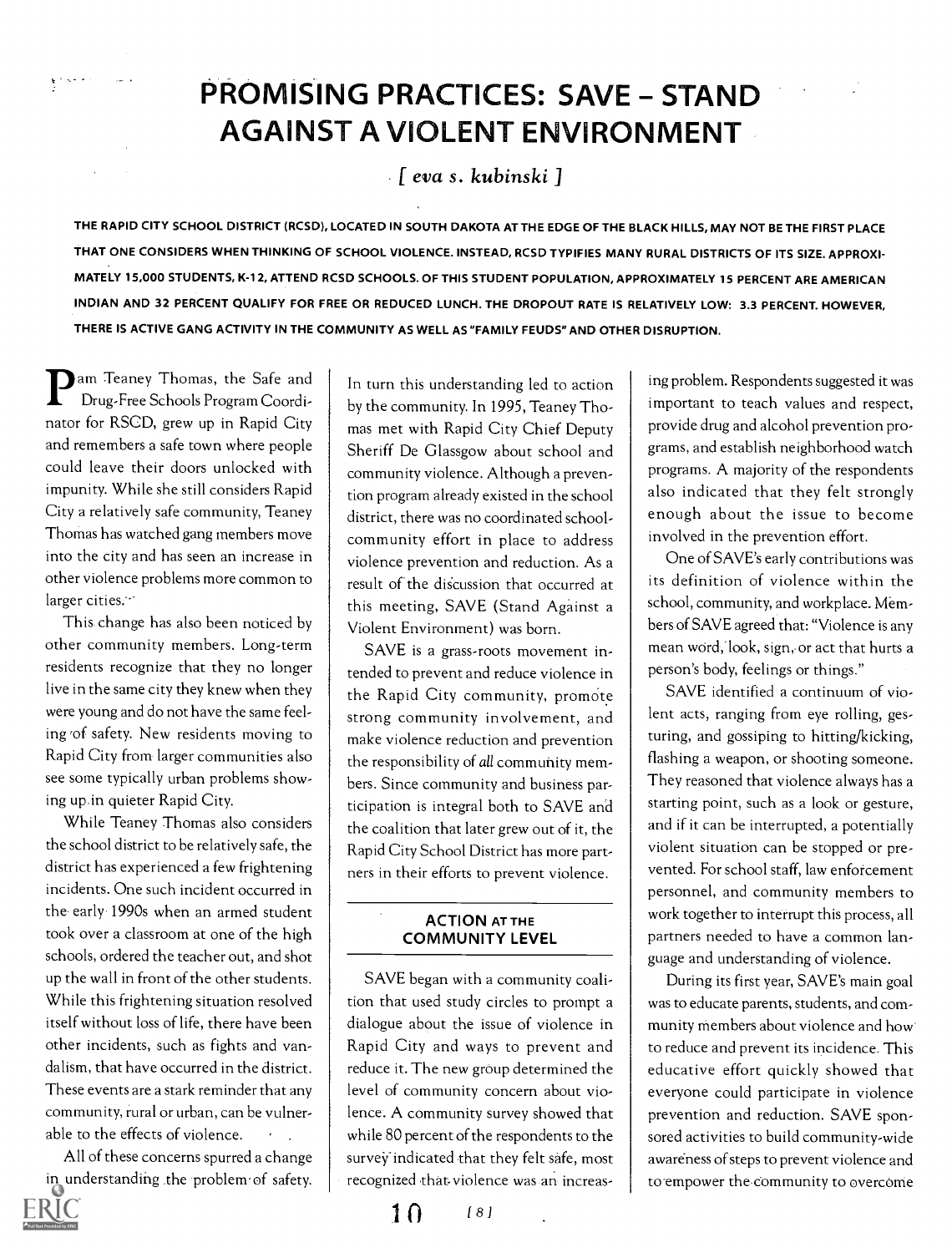violence. Violence prevention facilitators were trained and sent out to work with SAVE-inspired neighborhood groups and private businesses to build a broad awareness about violence prevention and reduction. A common vocabulary and understanding among the three arms of the coalition-school, community, and law enforcement-was developed and reinforced.

During its second year, SAVE shifted its focus from defining violence and specifying violent behaviors to discovering the positive actions and prosocial behaviors they wanted to promote. In 1997, SAVE articulated a specific vision (working together to promote a spirit of community) and six goals, which included:

- Reestablishing and supporting values in the community
- **Increasing youth participation** in SAVE
- Encouraging and promoting a safe environment free from fear
- **Increasing community participation**
- Focusing on resiliency and asset building
- Promoting unity [From: SAVE Rapid City]

#### CURRENT ACTIVITIES

A citywide coalition composed of rep, resentatives from different neighborhood groups meets monthly to support the various neighborhood groups that have been developed as an integral part of SAVE. During these meetings, individuals share ideas and information on prospective activities. SAVE encourages neighborhood groups to connect with one another. SAVE provides facilitators to train new neighborhood groups and businesses about violence prevention and reduction. It also continues to sponsor neighborhood study circles about violence issues. A local advertising agency produced a video which.explained SAVE's vision and goals; this video is used to help educate community and business groups.

In 1999, SAVE continues to affect community involvement in the ongoing prevention and reduction of violence. Rapid City recently held a week-long community celebration called "Voices Together SAVE." Each day was designated as a call for action to different segments of the community: Health and Human Services; Family and Religion; Workplace; Youth; Civic Organizations; and Community and Neighborhoods. The week ended with a multicultural celebration attended by over 900 people.

#### POSITIVE OUTCOMES

Teaney Thomas felt strongly that people should take an active role in preventing and reducing violence by creating a community movement, not an organization. She believed that successful community involvement meant that people took ownership of a problem, rather than just writing a check to support a cause. As a result of the SAVE movement, Teaney Thomas reports the following benefits:

#### REDUCTION OF VIOLENCE AND DISRUP-

TION. From the moment that the SAVE continuum of violence was presented to students and discussed in classrooms, Teaney Thomas received reports from teachers and school counselors that school disruption and violence had been reduced. One counselor attributed this change to providing the students with the words and ideas needed to express anger and frustration to teachers and their peers before those feelings build to a point .where violence seems to be the only way to resolve a situation. Students can also recognize factors and actions that can cause a  $\cdot$ potentially violent situation to escalate.

REINFORCEMENT OF ANTI-VIOLENCE MES- .SAGES.- Since the message and ideas of

 $\lceil 9 \rceil$ 

 $\overline{\mathcal{L}}$ 

11

#### [ about the author ]

EVA S. KUBINSKI is a Training and Research Specialist at the Comprehensive Center Region VI.

SAVE are not only taught and discussed in school, but also promoted at home and in the community, students receive an anti-violence message in more than one place and in a unified manner. Since there is a greater understanding of the issue of violence in the schools and community, prevention activities that might have been criticized or controversial in the past now receive better parent and community support. Community and school tolerance of disruption and violence has been changed, leading to a new norm for acceptable behavior.  $\mathcal{L}^{\text{max}}$ 

#### INCREASED PARENTAL AND COMMUNITY SUPPORT OF THE RAPID CITY SCHOOL

DISTRICT. Because of the increased community and parental awareness of district activities, Teaney Thomas has seen a greater level of support.when important issues arise or when there may. be controversy about a district decision. Businesses and community groups show a better understanding of schools and students. They also demonstrate greater commitment to prevention. For example, when a mentoring program was started in one of the high schools designed to pair American Indian students with adult mentors, several SAVE members were among the first volunteers.

PROMOTING A CULTURE OF INVOLVEMENT..

Since SAVE began, there has been an increase in involvement and participation in school activities by parents and community members:One very visible increase was seen in the . number of parents participating in the RCSD's Parent-Teacher. Association:

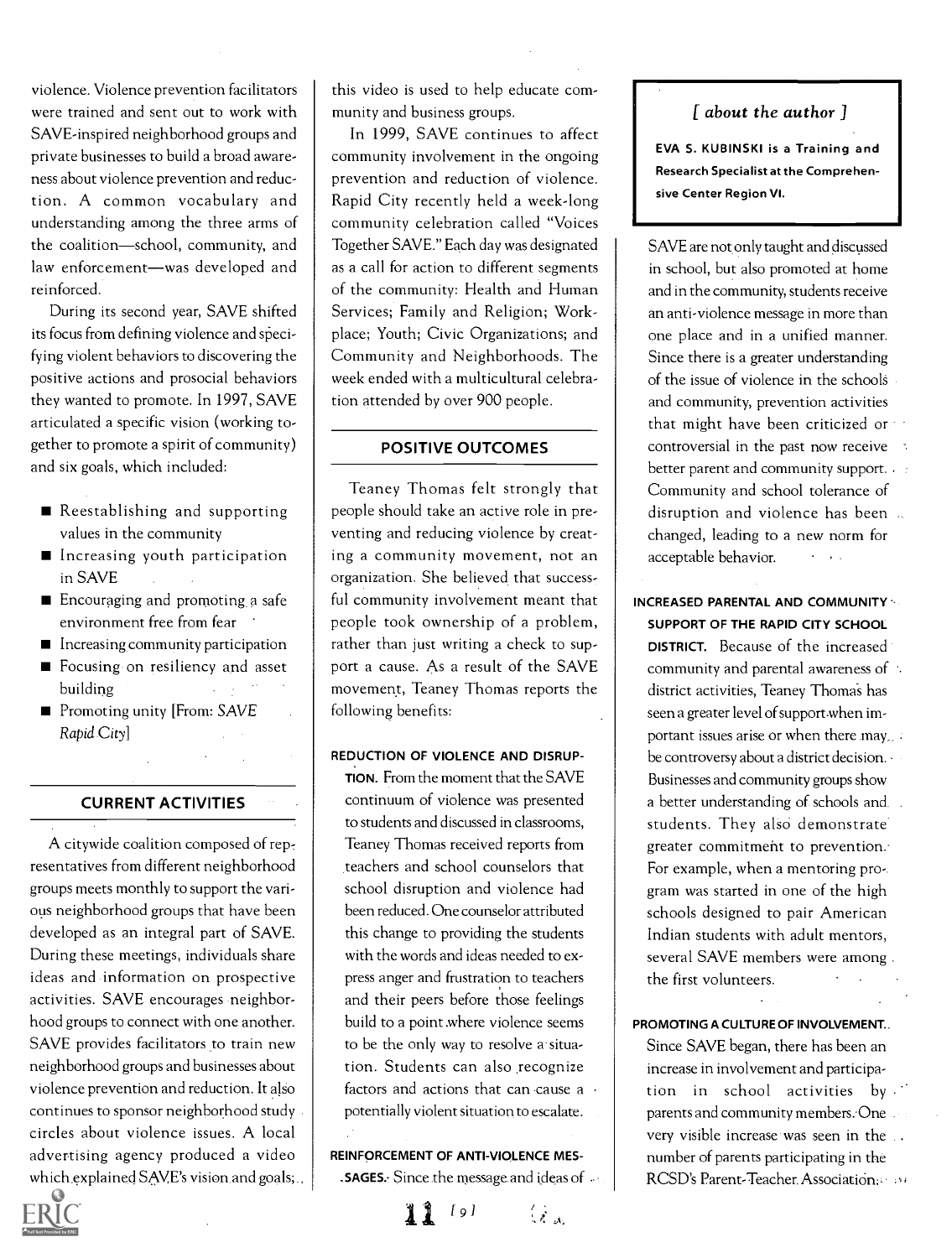

FROM THE MOMENT THAT THE SAVE CONTINUUM OF VIOLENCE WAS PRESENTED TO STUDENTS AND DISCUSSED IN CLASSROOMS,TEANEYTHOMAS RECEIVED REPORTS FROM TEACHERS AND SCHOOL COUNSELORS THAT SCHOOL DISRUPTION AND VIOLENCE HAD BEEN REDUCED. ONE COUNSELOR ATTRIBUTED THIS CHANGE TO PROVIDING THE STUDENTS WITH THE WORDS AND IDEAS NEEDED TO EXPRESS ANGER AND FRUSTRATION TO TEACHERS AND THEIR PEERS BEFORE THOSE FEELINGS BUILD TO A POINT WHERE VIOLENCE SEEMS TO BE THE ONLY WAY TO RESOLVE A SITUATION.

INCREASED PERCEPTION OF UNITY BETWEENTHEDISTRICTANDLOCALLAW ENFORCEMENT. In the past, it seemed that school staff and the larger community did not always share the same level of concern about violence prevention and related issues. However, due to the new school, community, and law enforcement linkages, greater credibility is given to school district and local law enforcement concerns.

A CHOICE IN WHAT TO DO TO PREVENT VIOLENCE. By using the violence continuum in educating students, teachers, parents, and community members, in-.' dividuals have more options to choose from-when-they-must address-violence. For example, while some people may be comfortable wading into the middle of a fight to stop a violent incident, others might not want to risk injury. By addressing a less threatening behavior, such as starting rumors or name calling, any community member or student can make a real difference.

Violence impacts everyone negatively. In a community, it leads to fear, anger, damage to property, and possible loss of life. SAVE's ultimate goal is to reduce disruption as well as ,rqduce and prevent violence. When this goal is reached in schools, teachers can teach and students can learn.



- 1. BECOME KNOWLEDGEABLE ABOUT WHAT PROGRAMS ARE IN PLACE IN YOUR SCHOOL AND COMMUNITY. CONTACT THE LEADERS OF THESE GROUPS AND LOOK FOR NATURAL LINKAGES AND AREAS OF COM-MON CONCERN AND INTEREST.
- 2. DISCOVER WHAT YOUR COMMU-NITY THINKS ABOUT VIOLENCE. EN-LIST THE ASSISTANCE OF GROUPS THAT MAY ALREADY BE COLLECT-ING THIS INFORMATION, INCLUDING LOCAL MEDIA AND PUBLIC INTER-EST GROUPS. EDUCATE YOUR LO-CAL MEDIA ABOUT YOUR VISION AND GOALS BY SENDING A COALI-TION OF AT LEAST THREE PEOPLE REPRESENTING THE THREE SEG-MENTS REPRESENTED IN THE COMMUNITY TO THEM.
- 3. FIND OUT WHAT THE CHILDREN IN THE COMMUNITY FEEL IS IMPOR-TANT. OFTEN STUDENTS HAVE INSIGHT INTO PROBLEMS OR AREAS OF STRENGTH.
- 4. BRING REPRESENTATIVES OF THE THREE GROUPS (SCHOOLS, LAW ENFORCEMENT, AND COMMUNITY GROUPS) TOGETHER TO WORK ON A PLAN AND A PROCESS. HELP PARTICIPANTS TAKE PROACTIVE RESPONSIBILITY FOR CHANGE.

 $12$  [10]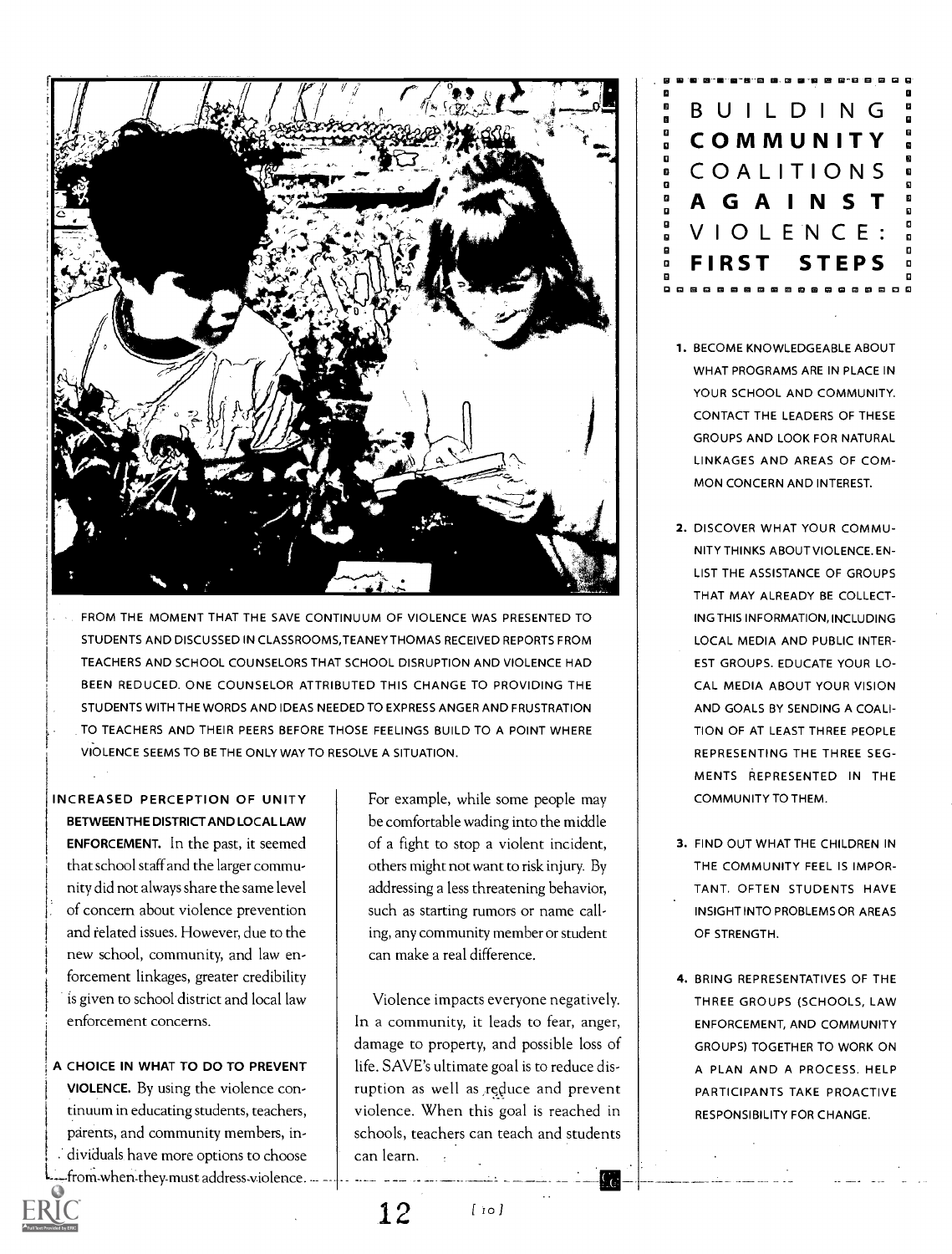# violence prevention/ reduction resources

[ mary chaffee & eva s. kubinski ]

THE RANGE OF WEB SITES AND RESOURCE LINKS FOUND ON THE WORLD WIDE WEB THAT OFFER GUIDANCE TO WHAT SCHOOLS, COMMUNITIES, TEACHERS, PARENTS AND KIDS CAN DO TOGETHER REGARDING VIOLENCE PREVENTION IS IMMENSE. IN THE FOLLOW-ING LIST, WE IDENTIFY SOME KEY RESOURCES FOUND ON THE WORLD WIDE WEB. REMEMBER THAT BY GOING TO THESE SITES THERE WILL OFTEN BE FURTHER HYPERLINKS TO ADDITIONAL RE-SOURCES.SO, EXPLORE AND HAVE FUN!THERE IS MUCH OUT THERE. IN ADDITION TO THE VIOLENCE PREVENTION/REDUCTION RE-SOURCES CONTAINED IN THIS INSERT, WE INVITE YOU TO VISIT THE CC-VI WEB RESOURCE LIBRARY FOR A MORE EXTENSIVE LISTING OF WEB CONNECTIONS TO RESOURCES ON VIOLENCE PREVENTION.

URL: http://www.wcenwisc.edu/ccvi/

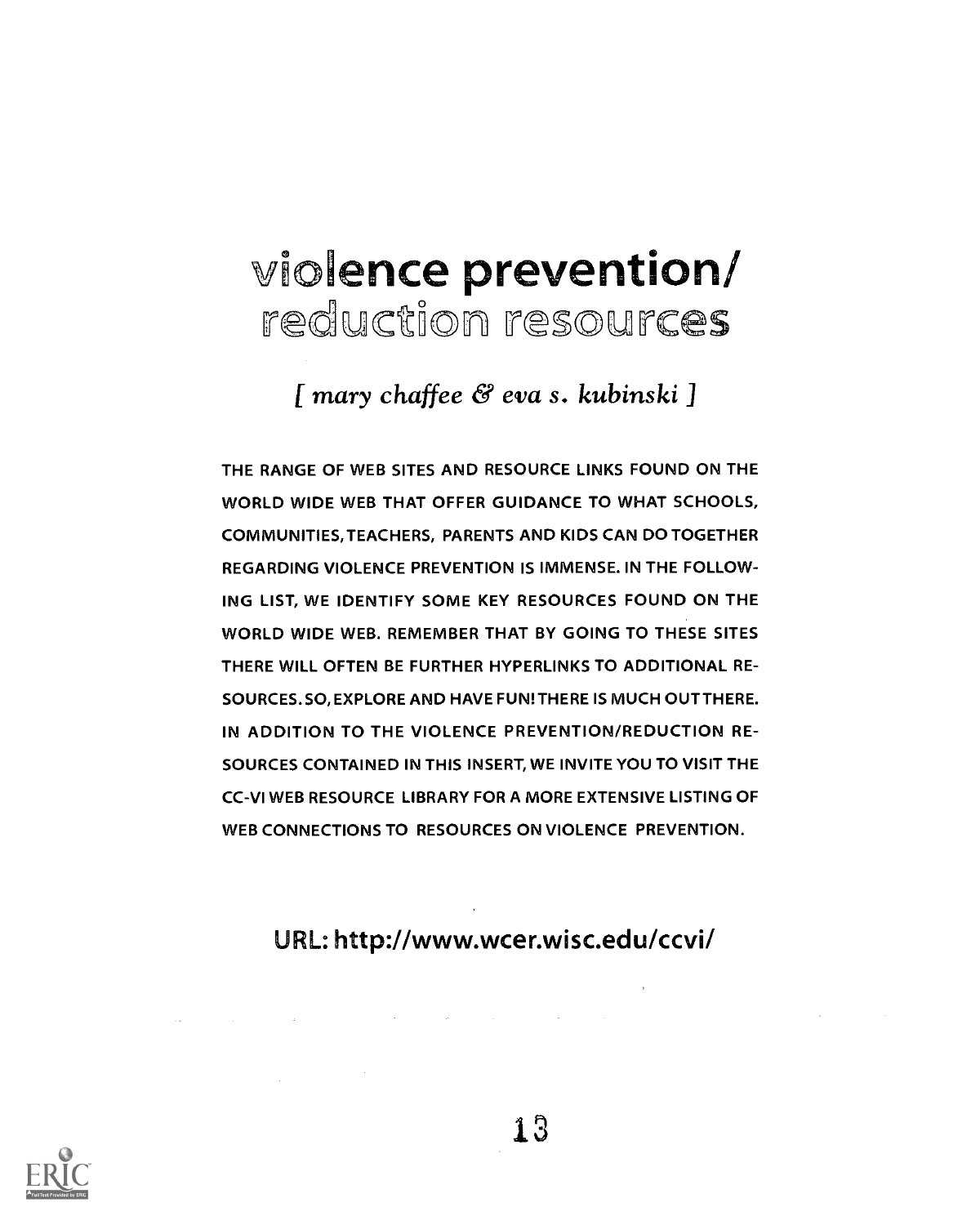#### CURRICULA/RESOURCES

#### CHARACTER COUNTS!

#### http://www.charactercounts.org

The homepage of Character Counts! - a diverse, nonpartisan alliance of leading humanservice and educational organizations working together to strengthen the character of young people today.

#### CONFLICT RESOLUTION EDUCATION: A GUIDE TO IMPLEMENTING PROGRAMS IN SCHOOLS, YOUTH-SERVING ORGANIZATIONS, AND COMMUNITY AND JUVENILE JUSTICE SETTINGS

[October 1996] http://www.ncjrs.org/pdffiles/conflic.pdf

#### CRITICAL ISSUE: DEVELOPING AND MAINTAINING SAFE SCHOOLS

[Found on the Pathways to School Improvement Internet Server. Located on the North Central Regional Educational Laboratory (NCREL) website] http://www.ncrel.org/sdrs/areas/issues/ enyrnmnt/drugfree/sa200.htm The coverage of this Critical Issue:Developing and Maintaining Safe Schools is in-depth and comprehensive.There is a wealth of information. It is well worth a visit.

#### MANUAL ON SCHOOL UNIFORMS

[From the US Department of Education. 1996] http://www.ed.gov/updates/uniforms.html

#### NATIONAL SCHOOL SAFETY CENTER

#### http://www.nscl.org/

The National School Safety Center web site provides technical assistance, legal and legislative aid, publications, films, and national focus for cooperative solutions that help combat problems of crime and violence in schools. It is a wealth of information.

#### NCADI TEACHING "KITS" FOR EDUCATORS

http://www.health.org/pubs/teachkit.htm

A website with various suggested groupings of publications and posters for educators from the National Clearinghouse for Alcohol and Drug Information.

#### PARTNERSHIPS AGAINST VIOLENCE NETWORK (PAVNET) ONLINE http://www.pavnet.org/

As the introduction on its website explains,"PAVNET Online is a 'virtual library'of information about violence and youth-at-risk, representing data from seven different Federal agencies. It is a 'one-stop,' searchable, information resource to help reduce redundancy in information management and provide clear and comprehensive access to information for States and local communities."

#### PREVENTING YOUTH HATE CRIME: A MANUAL FOR SCHOOLS AND COMMUNITIES

[From the US Department of Education. 1996]

p://www.ed.gov/pubs/HateCrime/start.html

#### SCHOOLWIDE BEHAVIOR MANAGEMENT SYSTEMS

[1998] http://www.cec.sped.org/digests/e563.htm From the ERIC Clearinghouse on Disabilities and Gifted Education (ERIC EC), an overview of schoolwide behavior management systems.

#### WHITE HOUSE CONFERENCE ON SCHOOL SAFETY [1998] http://www.whitehouse.gov/WH/Work/101598.html

A description of the conference held in October where the President released the findings of the first Annual Report on School Safety. Held in conjunction with youth violence experts and advocates, educators,elected officials, law enforcement, and prevention and intervention practitioners, to discuss and learn more about what can be done to make schools and communities safer.



ACTION GUIDE:CREATING SAFE AND DRUG-FREE SCHOOLS [From the US Department of Education. 1997] http://www.ed.gov/offices/OESE/SDFS/actguid/index.html

#### EARLY WARNING,TIMELY RESPONSE: A GUIDE TO SAFE SCHOOLS [1998] http://www.ed.gov/offices/OSERS/OSEP/earlywrn.html

#### ESSENTIAL QUESTIONS FOR SCHOOL SAFETY PLANNING: A SCHOOL SAFETY SURVEY INSTRUMENT

[From the University of Oregon's School Safety Project. 1996] http://interact.uoregon.edu/sss/htmIs/schl\_safe.htmI Essential components that should be considered in developing a school safety plan.

#### VOICES VS. VIOLENCE RESOURCE KIT

[From the National Mental Health Association. Website document. No date.] http://www.nmha.org/children/voices/kit/index.cfm For building community coalitions against violence.

#### **PREVENTION**

#### ANNUAL REPORT ON SCHOOL SAFETY 1998 http://www.ed.gov/PDFDocs/schoolsafety.pdf

The U.S. Department of Education's website provides a copy of the Annual Report on School Safety 1998. For ease of downloading this document make sure that you have Adobe Acrobat Reader software installed on your computer.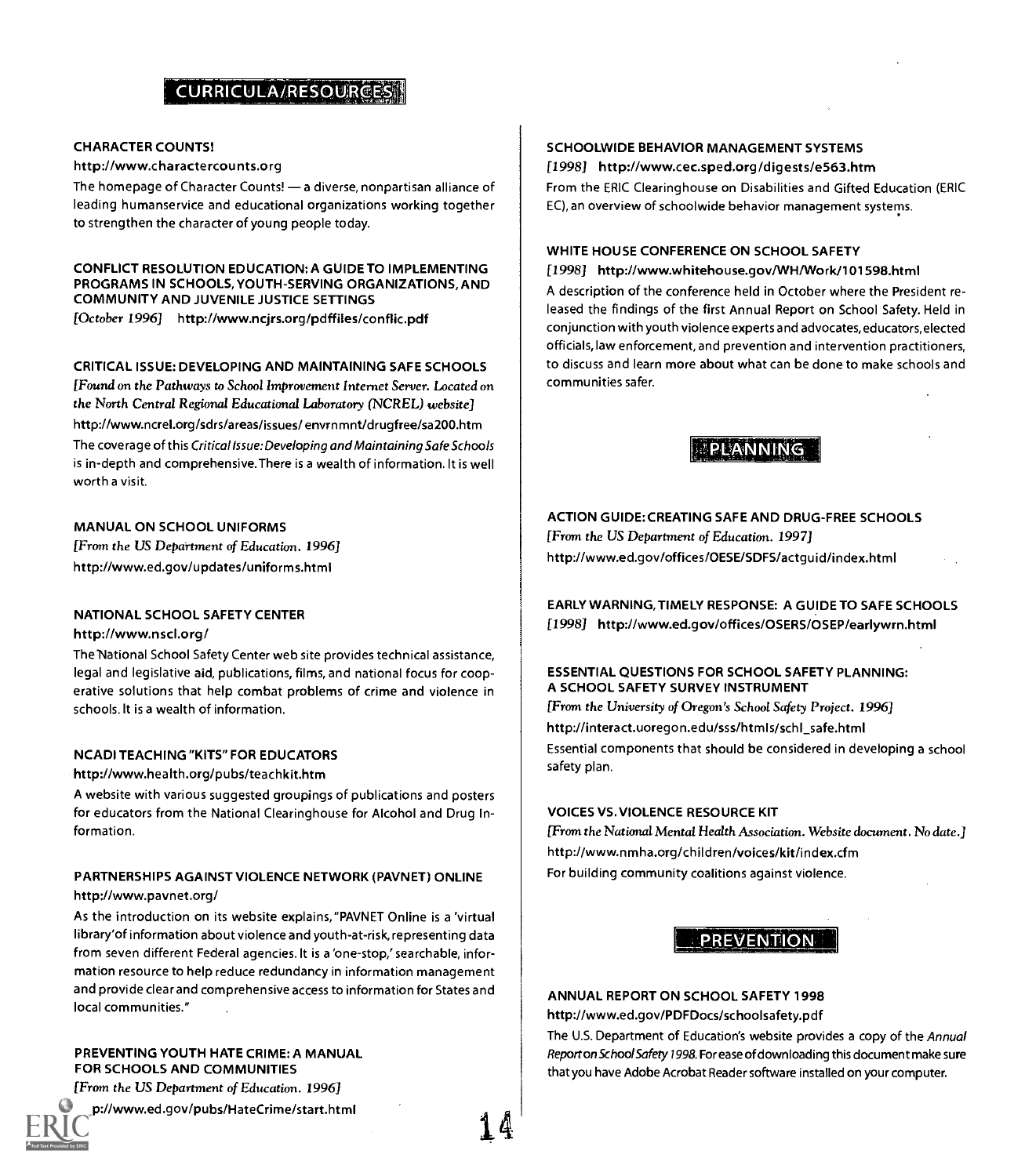#### CENTER FOR THE STUDY AND PREVENTION OF VIOLENCE (CSPV)

#### http://www.colorado.edu/cspv/

This website is beautifully laid out and easy to navigate.CSPV was founded in 1992 with a grant from the Carnegie Corporation of New York to provide informed assistance to groups committed to understanding and preventing violence, particularly adolescent violence.lt works from a multidisciplinary platform on the subject of violence and facilitates the building of bridges between the research community and the practitioners and policy makers. Each section of this website is worth exploring especially Information House.

#### CREATIVE PARTNERSHIPS FOR PREVENTION

#### http://www.cpprev.org/

The Creative Partnerships for Prevention website provides current information, ideas, and resources on how to use the arts and humanities to enhance drug and violence prevention programming, foster resiliency in youth, and implement collaborations within communities to strengthen prevention programs for youth.

#### CRITICAL ISSUE: DEVELOPING AND MAINTAINING SAFE SCHOOLS

[Found on the Pathways to School Improvement Internet Server. Located on the North Central Regional Educational Laboratory (NCREL) website.] http://www.ncrel.org/sdrs/areas/issues/envrnmnt/drugfree/sa200.htm The coverage of this Critical Issue:Developing and Maintaining Safe Schools is in-depth and comprehensive.There is a wealth of information. It is well worth a visit. Check it out!

#### DR. DEBORAH PROTHROW-STITH PUBLICATIONS LIST

[Found on the Harvard School, Division of Public Health website.] http://www.hsph.harvard.edu/Organizations/php/dpspub.html A publications list of materials authored by Dr. Prothrow-Stith, nationally recognized public health leader, is found on the Harvard School, Division of Public Health web site.

#### EARLY PREVENTION (0-6) OF VIOLENCE DATABASE

[Found on the Great Lakes Regional Resource Center website.] http://www.csnp.ohio-state.edu/glarrc.htm

This Early Prevention (0-6) of Violence database is organized into nine categories:Conflict Resolution Organizations;Conflict Resolution Programs and Materials; Organizations Involved in Early Prevention of Violence; Early Prevention of Violence Materials and Programs; Early Prevention of Violence Publications/Articles; Related Conferences; Related Online Resources; and Related Media Organizations.A search engine is used to access this database.

#### KEEPING SCHOOLS OPEN AS COMMUNITY LEARNING CENTERS: EXTENDING LEARNING IN A SAFE, DRUG-FREE ENVIRONMENT BEFORE AND AFTER SCHOOL

[From the US Department of Education. 1997] http://www.ed.gov/pubs/LearnCenters/

#### PEACE IT TOGETHER COMMUNITY CENTER: STRATEGIES FOR VIOLENCE PREVENTION

http://www.mcet.edu/peace/index.html

A website that includes links to violence prevention resources for educators, youth service providers, parents. Additional links to examples of action steps taken by schools, parents, students, community, and business groups.

#### PREVENTING YOUTH VIOLENCE IN SCHOOLS

[From the ERIC Clearinghouse on Urban Education. No date listed.] http://eric-web.tc.columbia.edu/monographs/uds107/ preventing\_contents.html

A chapter of an online monograph that focuses on how to prevent violence in schools. Also contains recommendations about what schools and communities can do to stem the tide of violence in schools and in society.

#### SAFE AND DRUG-FREE SCHOOLS PROGRAM AT THE US DEPARTMENT OF EDUCATION

http://www.ed.gov/offices/OESE/SDFS/index.html

#### SAFE SCHOOLS: LESSONS FROM THE SITES ISSUES ABOUT CHANGE -VOL. 5 NO. 2

[Found on the Southwest Educational Development Laboratory (SEDL) website] http://www.sedl.org/change/issues/issues52.html/

Written by Alicia Castro, Safe Schools:Lessons from the Sites introduces important elements of effective safe school programs and describes specific safe school programs undertaken at a Texas high school,a New Mexico middle school, and a Louisiana elementary school.

#### SCHOOL SAFETY

[Found on the ERIC Clearinghouse on Urban Education website] http://eric-web.tc.columbia.edu/administration/safety/

The School Safety section found on the ERIC Clearinghouse on Urban Education website is excellent. It offers A Guide to Safe Schools in formats easy to download; ERIC/CUE monographs, directories, digests and information alerts; special publications; and guides of internet resources.

#### SCHOOL VIOLENCE PREVENTION

[ERIC Digest 1995]

http://eric.uoregon.edu/publications/digests/digest094.html

#### TEACHER'S WORKSHOP

http://www.teachersworkshop.com/

The Teacher's Workshop website offers technical assistance and resource information on prevention of school violence. Geared towards teachers, it also has an interactive e-mail component entitled Teacher's Exchange which provides teachers with the ability to create internet collaborations for their students.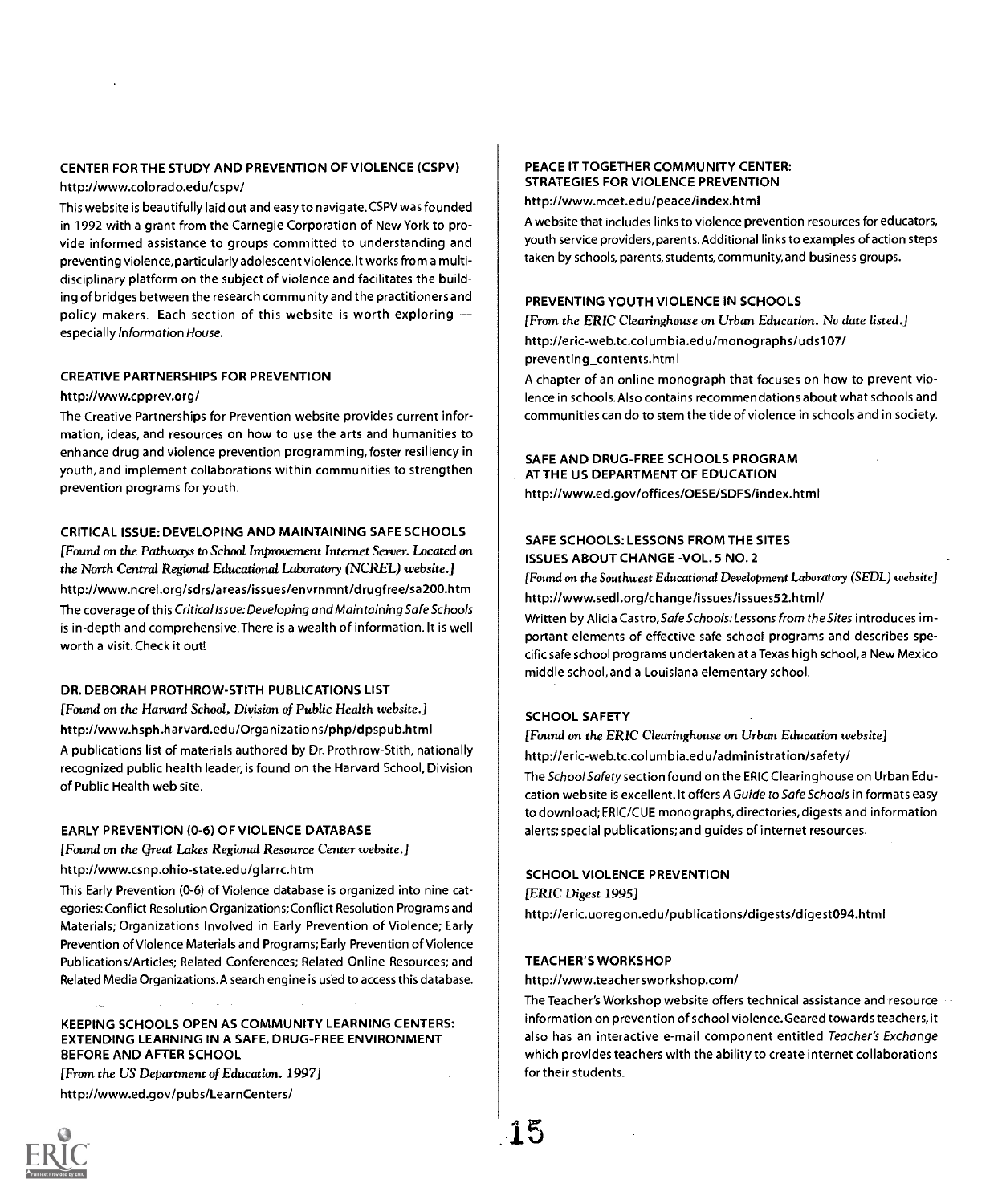#### TRUCE LETTER (TEACHERS FOR RESISTING UNHEALTHY CHILDREN'S ENTERTAINMENT)

http://www.nctvv.org/NCTV%20Images/TRUCEItr.htm

Located on the National Coalition on Television Violence web site, the letter from Teachers for Resisting Unhealthy Children's Entertainment attempts to see through violence in the media effort.

#### VIOLENCE PREVENTION PLAN: UNLEARNING VIOLENCE

[From the Minnesota Department of Children, Families and Learning. 1995] http://www.educ.state.mn.us/collab/unlearni.pdf

#### VIRGINIA YOUTH VIOLENCE PROJECT

[Curry School of Education at the University of Virginia website.] http://curry.edschool.virginia.edu/curry/centers/youthvio/home.html The Virginia Youth Violence Project is a gem of a website. The Project focuses on identifying effective methods and policies for the prevention of violence in youth, especially in school settings. It is easy to navigate and has a very comprehensive resource section.Checkout the Hotlinks to Other Websites!

#### WEPREVENT:TAKE A BITE OUT OF CRIME

#### http://www.weprevent.org/

The WePrevent website is easy to navigate, creatively designed and opens with the premise that crime prevention is made a reality by individuals who put it into practice in their daily lives and in their interactions with others. Besides offering substantive information on crime prevention, it provides some excellent links to other resources on the web. Made possible through a generous grant from The Allstate Foundation as part of their efforts to make communities across the United States safer, the Web site is maintained by the National Crime Prevention Council as part of its commitment to direct and administer the National Citizens' Crime Prevention Campaign (best known for McGruff the Crime Dog® and his nephew Scruff®).

#### WISCONSIN CLEARINGHOUSE FOR PREVENTION RESOURCES

http://www.uhs.wisc.edu/wch/WCHDirectory.htm

The Wisconsin Clearinghouse for Prevention Resources website serves as a bridge between research and practice in the field of prevention. Useful resource links are found in a section entitled Youth Violence / School Violence under Links to Other Websites.

#### YOUTHINFO

http://youth.os.dhhs.gov/youthinf.htm

Youthinfo is a part of Safe Passages, a new U.S. Department of Health and Human Services (HHS) public health and youth development strategy which creates partnerships between the federal government and communities to support young people as they navigate their way to adulthood. The website, developed by HHS, is an information resource about America's teenagers.Among the resources found on the site are:a statistical profile of America's teenagers;the latest reports and publications about teenagers; information for parents of teens; speeches by federal officials on youth topics; links to youth-related websites at HHS, other federal agencies, and private foundations and research organizations.

#### YOUTH VIOLENCE PREVENTION THROUGH EDUCATION

[From the Partnerships Against Violence NETwork (PAVNET) Online.] http://www.reeusda.gov/pavnet/ye/youthed.html A website that includes links to various violence prevention websites and resources.

#### STATISTICAL INFORMATION

INDICATORS OF SCHOOL CRIME AND SAFETY 1998 [From the National Center for Education Statistics. 1998] http://nces.ed.gov/pubs98/safety/index.html

#### MONITORING THE FUTURE DATA 1998

[1998] http://www.isr.umich.edu/src/mtf/

PRINCIPAL'S REPORTS ON SCHOOL VIOLENCE:VIOLENCE AND DISCIPLINE PROBLEMS IN US PUBLIC SCHOOLS 1996-1997 [1998] http://nces.ed.gov/pubs98/violence/98030.pdf

#### VIOLENCE IN AMERICAN SCHOOLS

[From the Center for the Study of and Prevention of Violence. 1998] http://www.colorado.edu/cspv/research/violenceschools.html Links to articles that review the latest research on the causes of youth violence in schools and communities. Also examines school-based interventions that have prevented or reduced school-based violence.

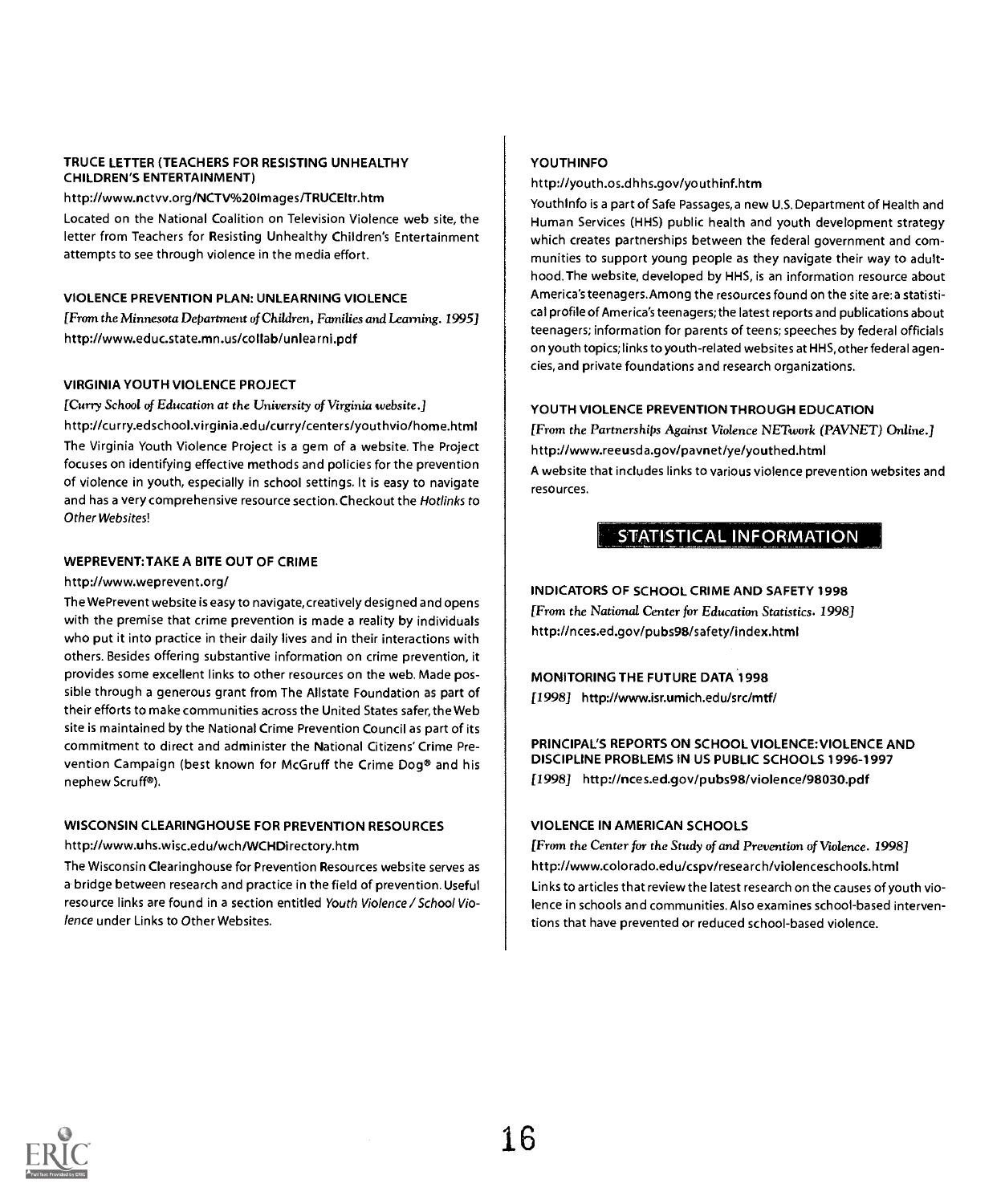### A REVIEW OF EARLY WARNING TIMELY RESPONSE: A GUIDE TO SAFE SCHOOLS

#### [ john h. daly ]

A PARTICULARLY USEFUL SCHOOL VIOLENCE PREVENTION GUIDE, EARLY WARNING TIMELY RESPONSE: A GUIDE TO SAFE SCHOOLS, WAS RELEASED IN AUGUST 1998 BY THE U.S. DEPARTMENT OF EDUCATION IN CONJUNCTION WITH THE U.S. DEPARTMENT OF JUSTICE. WRIT-TEN IN RESPONSE TOTHE SPATE OF SCHOOL SHOOTINGS THAT OCCURRED IN 1998,THE GUIDE PROVIDES RESEARCH-BASED INFORMATION TO HELP SCHOOL STAFF AND PARENTS RECOGNIZE AND REACT APPROPRIATELY TO THE SIGNS OF SCHOOL VIOLENCE. THE GUIDE ALSO INCLUDES INFORMATION TO HELP SCHOOL ADMINISTRATORS DRAW UP A LOCAL SCHOOL EMERGENCY OR CRISIS PLAN AND TO PREPARE FOR THE POSSIBILITY OF VIOLENCE OR OTHER SAFETY CONCERNS IN THE SCHOOL AND IN THE IMMEDIATE COMMUNITY.

 $\bigcap$  chool safety has particular meaning  $\mathbf J$  to me because I am a middle school principal. The late evening hours and weekend absences of a principal, as my family has come to understand, frequently are a result of serious concerns and actions taken about school safety. In fact, any school principal carries a heavy responsibility for the safety of all the citizens of his or her school.

In this article, along with my own reactions to the Guide, I include the thoughts and suggestions of an experienced school district safety director, Dr. John Olson of the Madison Metropolitan School District (MMSD) in Madison, Wisconsin. Dr. Olson is known as a strong advocate for kids, a valued team player among school staff, and a vocal proponent of a safe learning environment. As a teacher, administrator, and coach, Dr. Olson has been a valuable guide to many students, teachers, and principals.

#### THE SIGNS: "WHAT DO I LOOK FOR?"

School principals tend to adopt feelings of guilt because we often receive the blame for a host of ills in contemporary society. With this in mind, I have found that it has been particularly helpful to read and review the third section of the Guide: "What To Look For." This section can be a key resource for the principal, the staff, and\_members\_of\_the\_community. It also can become an integral part of the local school emergency or crisis plan, which should be prepared by a school and community team. Being as prepared as possible helps school principals move beyond guilty feelings to the knowledge that they are doing everything in their power to keep schools and school citizens safe.

Principals are familiar with the part of their job description that includes the proverbial "eyes in the back of the head" and the ability to do several things at once.. I know of few principals who cannot carry on a conversation and at the same time scan the environment for potential concerns. But even though we are attuned to the school environment, there may be warning signs of potential violence that we don't know about or fail to recognize. These signs, when considered together, can be significant indicators of real trouble ahead.

The Guide identifies sixteen early warning signs of student behavior which deserve our collective attention and consideration, including:

- social withdrawal
- excessive feelings of isolation and being alone
- excessive feelings of rejection
- being a victim of violence
- feelings of being picked on and persecuted
- low school interest and poor performance
- expressions of violence in writing and in drawings
- uncontrolled anger
- patterns of impulsive and chronic hitting, intimidating, and bullying behaviors
- history of discipline problems
- past history of violent and aggressive behavior
- intolerance for differences and prejudicial attitudes
- drug use and alcohol use
- \_ affiliation with gangs
- inappropriate access to, possession of, and use of firearms
- serious threats of violence

My colleague, Dr. Olson, views the identification of a combination of these signs as a clear reason for concern. He advises principals to provide professional: development focused on school safety, using resources like the Guide and its sec-' tion on the early warning signs. He also: believes that training staff about these early warning signs goes beyond a school: or district inservice and should be both in-depth and sustained.

As he said to me, "A district needs to keep professional development on safe schools as a top priority or the district and the entire community will pay for their decision. The community police and the security personnel of a school, as well as the community members of the school's



 $17 111$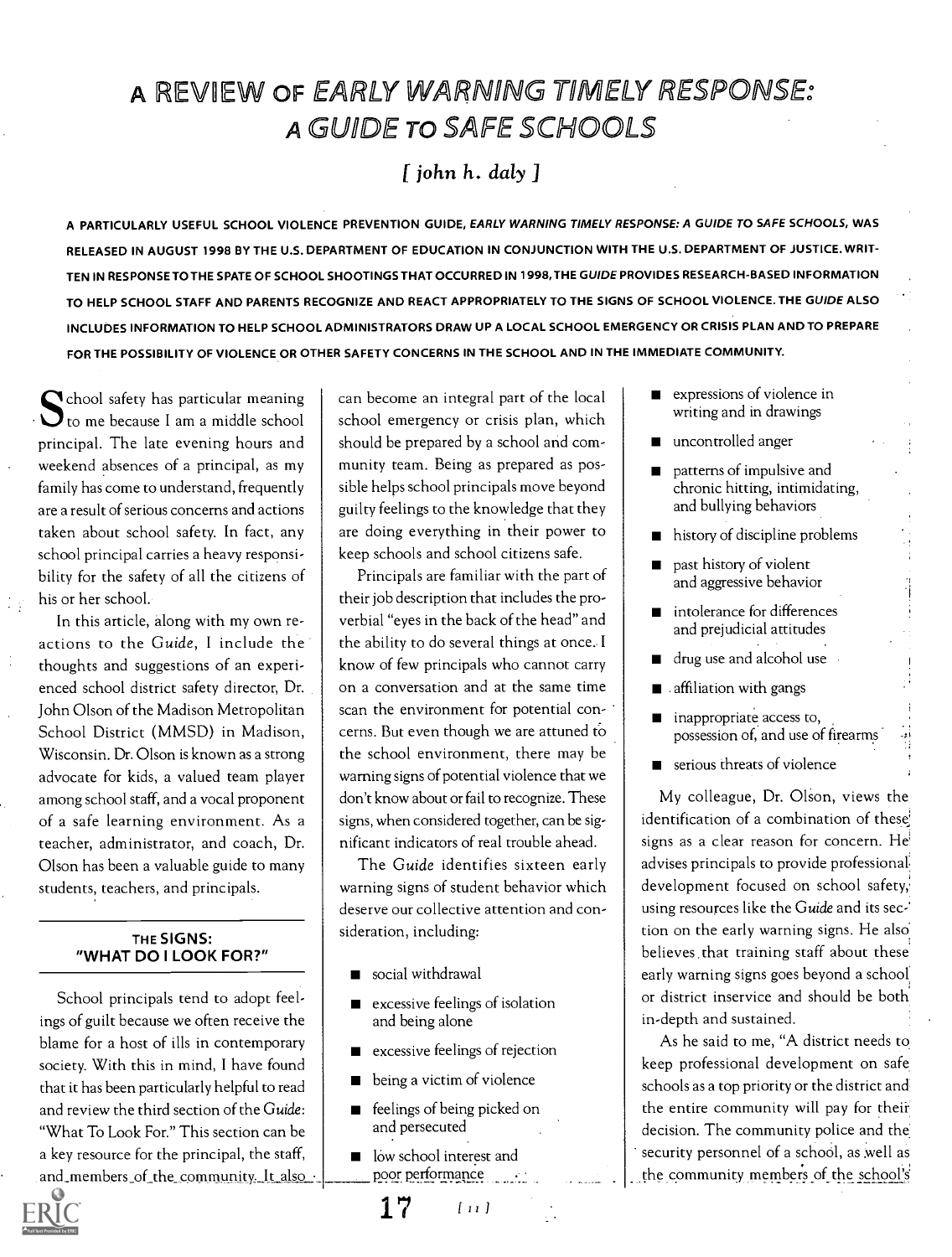various partnerships, must be included in ongoing, sustained training."

The principal does not need to look very far to find a rationale to support safety as a top priority. During the 1997-98 school year, there were several acts of violence on or around school grounds. Dr. William Reisman, the keynote speaker at the recent conference of the Safe Schools Coalition in Orlando, Florida, shared some compelling data:

- Five percent of students state that they do not go to school on certain days because they are scared;
- Positions of teachers and principals at the junior high/middle school
- level now rank as the ninth most dangerous job-just ahead of allnight clerks at convenience stores;
- The average age of students who used weapons at schools this past year was 13.4 (junior high/middle school age);
- $\blacksquare$  A common characteristic of the students involved in the school violence in Paducah, Kentucky; Pearle, .Mississippi; Springfield, Oregon;
- and Jonesboro, Arkansas was that the students were disenfranchised from their school culture;
- And a characteristic profile of the students involved in the .violent actions includes impulsivity, feelings of isolation, and reduced sensitivity to violence.

Dr. Olson challenges each of us as educational leaders to interpret this current data and the message within it. He views these statistics as a prime reason for schools to look critically at ways in which we can develop a safe school-community environment for living and learning. An effective school is a physical and emotional safe place. Dr. Olson asks us to reflect on individual students who could have been redirected if they had someone at the school who acted as mentors or, at the, yery least, provided a human connection to the school. As he said, "When there is an adult who is consistently at the school and available to the student, he or she feels connected. A greeting, a caring comment, or a supportive smile can go a long way."

#### CAUTIONS: "IS IT REAL?"

The principal walks on very thin ice when he or she assumes the worst based on a single observation. The research on effective schools and our own professional experiences as school leaders underline the importance of a collaborative culture. Whenever there are concerns about school safety, it is essential to have a team of colleagues at the local school and in the school district equally well-versed in recognizing these early warning signs.

I have found it useful to refer to the section of the Guide which provides a set of five important cautions or principles to use in the interpretation of the warning signs and any follow-up procedures.

- 1. DO NO HARM. The early warning signs are not to be used as a checklist nor as a reason for exclusion or disciplinary action. Once again, the importance of a team at the local school is underlined. The team helps to guard against overreaction, misinterpretation, and ensures confidentiality.
- 2. UNDERSTAND VIOLENCE AND AGGRES-SION WITHIN A CONTEXT. The principal or school staff member needs to look beyond and behind the behavior to understand and prepare an appropriate response.
- 3. AVOID STEREOTYPES. The early warning signs are potential indicators. They are not to be used to categorize nor to label an individual in any manner.
- 4. VIEW THE WARNING SIGNS WITHIN A DEVELOPMENTAL CONTEXT. Students will wear a variety of social masks and act -out in a variety of ways to test themselves and the people around them. This.is part of the developmental stages of growth..

5. UNDERSTAND THAT CHILDREN TYPI-CALLY EXHIBIT MULTIPLE WARNING SIGNS. It is very important not to overreact to a single sign, a single action, or behavior.

#### ROLE & RESPONSIBILITY: "IN WHAT WAYS SHOULD I RESPOND?"

The effective principal creates an internal list of safety concerns as he or she interacts with the students, the staff, and the parents in the everyday life of the school. The skill of this leader must be finetuned as he or she responds in an appropriate manner. When a response to a safety problem is necessary, the principal should consider the existent policies, procedures, and strategies of the school district. But, although useful as a resource, a district policy manual on safety has its limitations. The principal needs an expert district staff person and/or persons to assist in the interpretation of the safety concerns. When a combination of the warning signs indicates potential violence, the district immediately must become a member of the local school team.

We all realize that a safe school environment is essential to learning. As principals, we feel more empowered when we realize that emotional and physical safety can be achieved when it is part of the shared vision of the school and the community. As school leaders, our responsibility is to be leaders and facilitators so that all school citizens can work and learn in a safe school environment.

 $C_{C}$ 

#### [ about the author ]

JOHN H. DALY is currently on leave from his principal's position in the Madison Metropolitan School District and is a Senior Training and Research Specialist at the Comprehensive Center Region VI.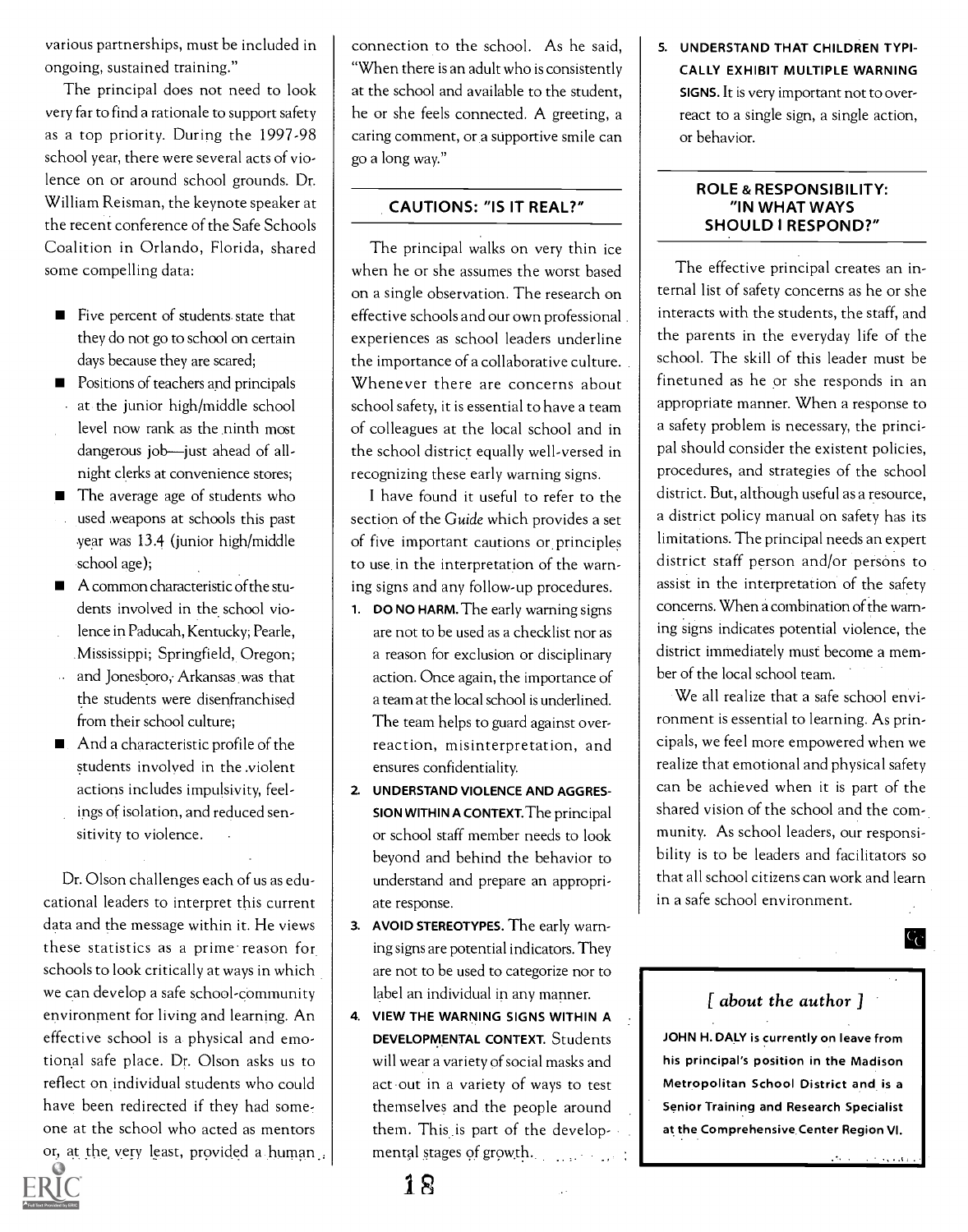# BEST PRACTICES: THE PRINCIPLES OF EFFECTIVENESS

#### [ eva s. kubinski

ON JUNE 1,1998,THE U.S. DEPARTMENT OF EDUCATION ENACTED A NEW REQUIREMENT FOR PROGRAMS FUNDED UNDER TITLE IV OF THE IMPROVING AMERICA'S SCHOOLS ACT (IASA). ALL PROGRAMS THAT RECEIVE FUNDING UNDER THE SAFE AND DRUG-FREE SCHOOLS AND COMMUNITIES ACT, INCLUDING VIOLENCE PREVENTION AND SCHOOL SAFETY PROGRAMS, ARE REQUIREDTO FOLLOW THE PRINCIPLES OF EFFECTIVENESS.

#### WHAT ARE THE PRINCIPLES OF EFFECTIVENESS?

The Principles of Effectiveness are a series of requirements designed to guide the use of funds allocated under Title IV, also known as the Safe and Drug-Free Schools and Community Act. Their purpose is to increase the potential effectiveness of programs. and activities funded with the limited Title IV monies available from the U.S. Department of Education. These Principles will be used in conjunction with the existing Title IV statutes and regulations. They affect programs and funds at the state education agency, local education agency, tribal school, Governor's Office, and community organization levels.

#### WHAT ARE THE SPECIFIC PRINCIPLES?

#### PRINCIPLE 1:

A grant recipient shall base its program on a thorough assessment of objective data about the drug and violence problems in the schools and communities served.

PRINCIPLE 1 is intended to help schools and districts determine their needs prior to planning and implementing their programs. Through an examination of objective data, school staff should focus their efforts and funds in the most effective manner. A solid needs assessment helps to prevent duplication of effort and develop new linkages among school programs, community groups, and organizations.

#### PRINCIPLE 2:

A grant recipient shall, with the assistance of a local or regional advisory council, which includes community representatives, establish a set of measurable goals and objectives, and design its activities to meet those goals and objectives.

The purpose of **PRINCIPLE 2** is to help schools and districts set reasonable, measurable goals and objectives. These goals and objectives should be based upon the information obtained by the needs assessment and should be developed with input from an advisory council. The goals and objectives will provide the "road map" for activity and program planning, as well as the standard against which to compare the success or failure of the program upon evaluation. In general, it is advisable to have a broad goal and several specific, measurable objectives.

#### PRINCIPLE 3:

A grant recipient shall design and implement its activities based on research or evaluation that provides evidence that the strategies used prevent or reduce drug use, violence, or disruptive behavior.

PRINCIPLE 3 may have the greatest impact on existing Title IV programs. While there are many programs addressing drug use and violence prevention, most have not been proven to be effective. Rather than spend money on a program without evidence of effectiveness, schools and districts should focus on the empirical evidence that supports their 'choice of a

ΊÓ



program. PRINCIPLE 3 also holds schools or districts accountable for the results.

PRINCIPLE 3 affects two kinds of programs. If a program is considered to be a "program for youth," e.g., it is used with students via the delivery of lessons or a curriculum, it is held to a different standard than if it is a "program not directly serving youth." Programs for youth can be funded with Title IV monies only if they have been demonstrated to be effective in preventing or reducing the use of drugs or alcohol, reducing violent or disruptive behavior, or if the program modified behaviors or attitudes shown to be precursor or risk factors for drug use or violence. If such a program is chosen, it must be implemented with fidelity to the original  $\mathcal{L}$ design.

"Programs not directly serving youth" still need to meet the requirements of Title IV and the Principles of Effectiveness: They should be based on best practices, but do not have to be research-based programs. However, school staff need to evaluate the success of the program and are encouraged to identify youth-related measures of success. Examples of programs that do not serve youth directly could include teacher' training or parent involvement programs, if they meet the needs specified in the goals and objectives developed by the school's advisory group.

How should educators use these principle§ of effectiveness if they have worked with a program that does not have data to support the belief that it is effective? If there are indications that the program<sup>11</sup>



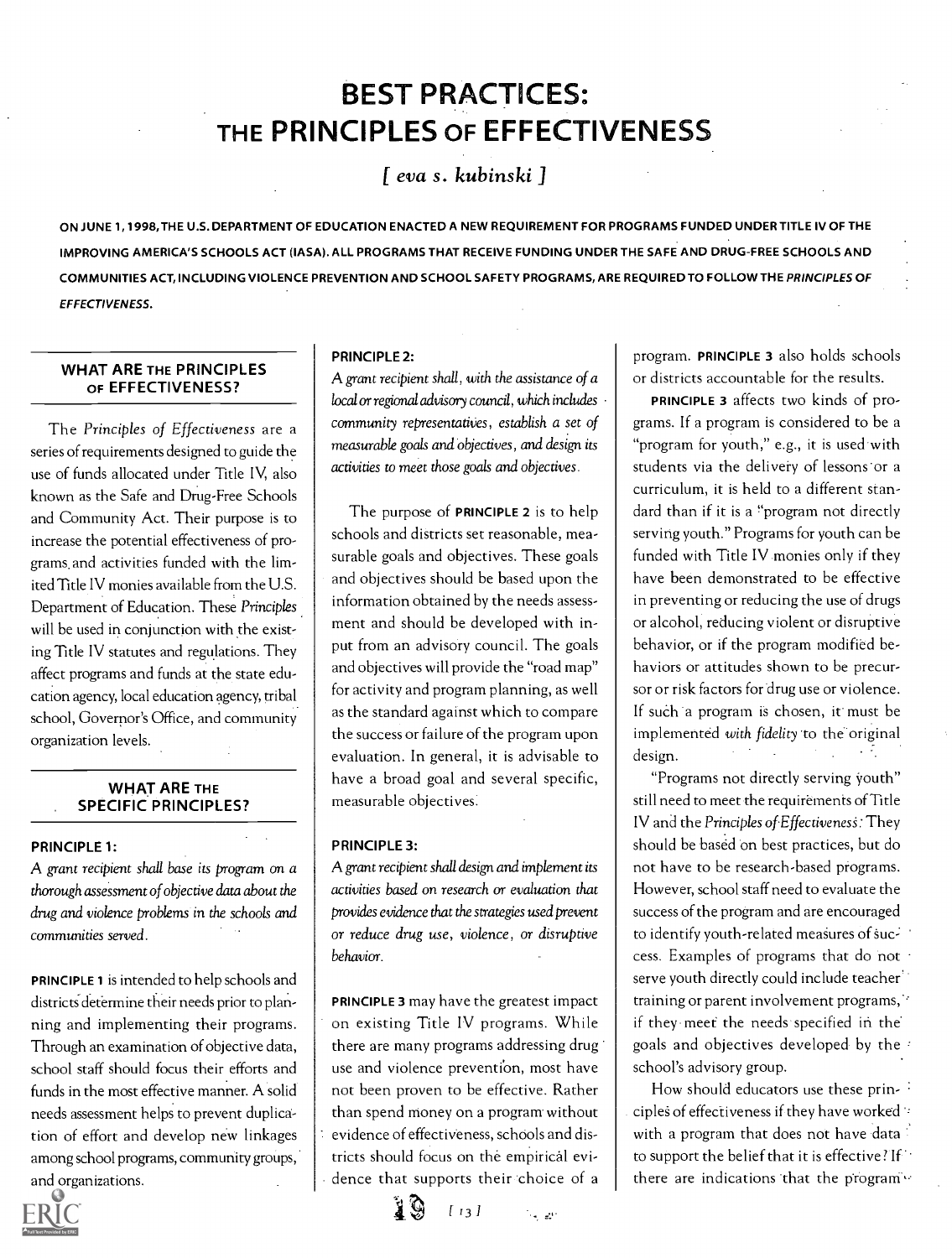

may be effective or shows signs of promise, that program can be funded with Title IV monies for up to two years. However, at the end of the two-year period, the school or district must demonstrate that the program was effective in changing behavior, modifying attitudes, or preventing actual drug/alcohol use or violence. If these data are not available, the school or district must choose another program with more solid evidence of effectiveness.

#### PRINCIPLE 4:

A\_grant recipient.shall evaluate its program periodically to assess its progress toward achieving its goals and objectives and use its evaluation results to refine, improve, and strengthen its program and to refine its goals and objectives as appropriate. .

The purpose of PRINCIPLE 4 is to help schools and districts determine the effectiveness of the programs they select and to see if their goals and objectives have been met. If the goals and objectives have not been met, the evaluation can provide useful information as staff improve the program. Evaluation information may also be required at certain times by state education agencies to document progress.

The main goal of the evaluation component is to help schools and community groups serving children funded under Title VI determine how closely they meet their objectives and program goals. Assessment information can be used to adjust the program's direction, including possible adjustment of a school or district's goals and objectives, or even the type of activities or programs that have been implemented. However, if a program cannot demonstrate positive change or improvement, then Title IV monies cannot be used to fund that program.

#### FOR FURTHER INFORMATION

The Principles of Effectiveness were developed to help schools use prevention monies in a more effective manner. This review is limited; there is much more information staff need to properly implement the Principles. For further information, school staff should consult the resource and reference list proVided below, contact their state education agency, or contact the Comprehensive Center in their region. One of the main priorities of the U.S. Department of Education is to make schools safe and free from the influence of drugs and alcohol. By | implementing programs in the most effective manner possible, children stand a better chance at staying safe and drug-free.

#### RESOURCES & REFERENCES

Assessment Tools. From An Accountability Notebook for Planning. Center for the Education and Study of Diverse Populations. http://www.cesdp.nmhu.edu/account.pdf

Campus Performance Objectives. STAR Center. http://www.starcenter.org/pdf/toolkitpart2.pdf

- Comprehensive Assessment of Strengths and Needs. STAR Center:
- http://www.starcenter.org/pdf/toolkitpart2.pdf
- Final Principles of Effectiveness (Announcement). Federal Register.
- http://www.ed.gov/legislation/FedRegister/ announcements/1998-2/060198c.pdf
- Nonregulatory guidance:for implementing the DFSCA principles of effectiveness. Washington, DC: U.S. Department of Education.
- http://www.ed.gov/offices/OESE/SDFS/nrgfin.pdf
- Safe and Drug-Free Schools Program Homepage. United States Department of Education. http://www.ed.gov/offices/OESE/SDFS/index.html
- Setting Benchmarks. (1997). In An accountability notebook for planning. Center for the Education and Study df Diverse Populations. http://www.cesdp.nmhu.edu/account.pdf

2Λ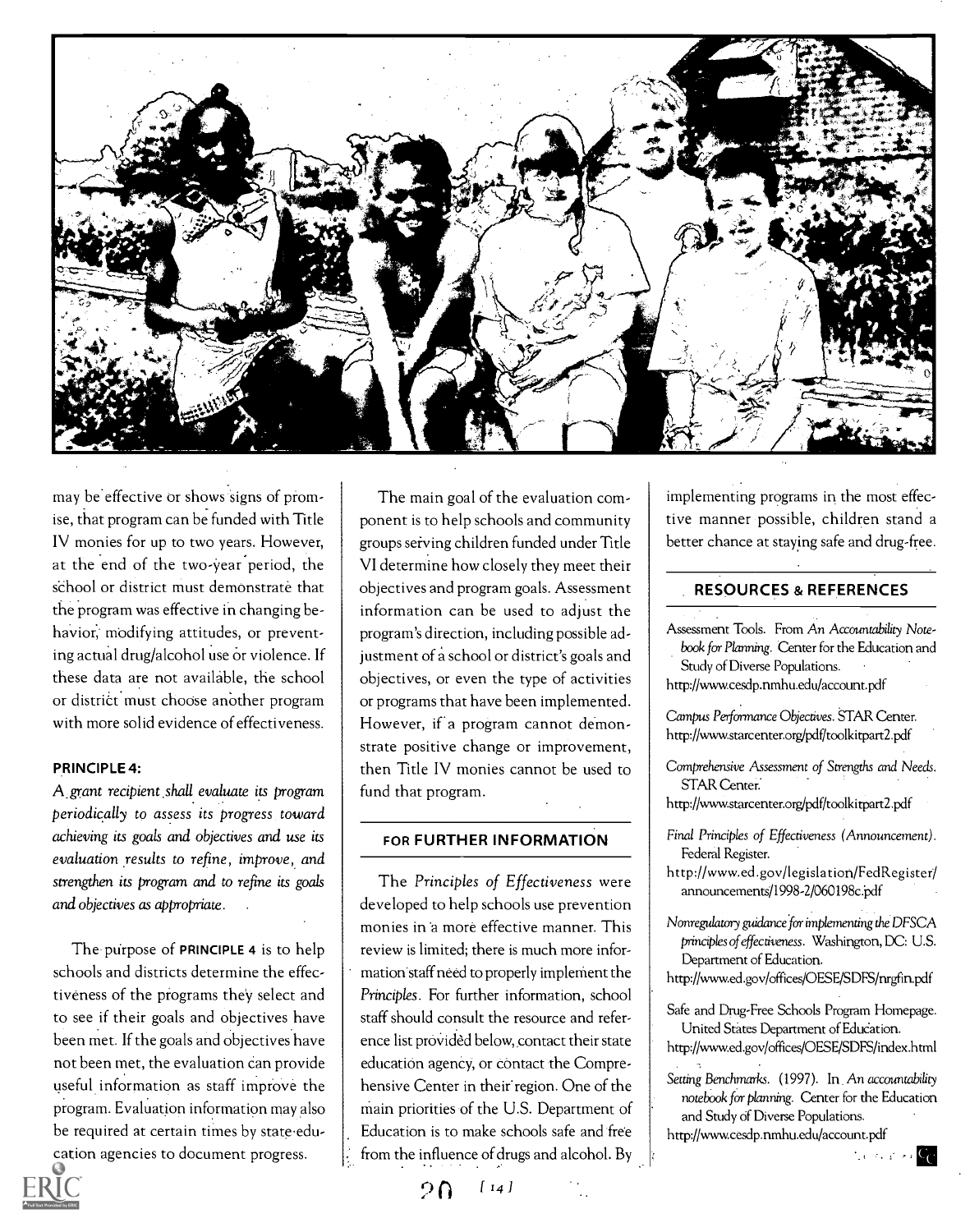# REFORM TALK: DEALING WITH STUDENT CRISES & BEHAVIOR

[ kent d. peterson ]

EDUCATORS AND PARENTS ALIKE ARE CONCERNED ABOUT SCHOOL SAFETY AND STUDENT VIOLENCE. IN THIS ARTICLE WE WILL LOOK AT WAYS TO SHAPE SCHOOLS WHERE QUALITY LEARNING IS ENCOURAGED, SAFETY IS NOT A CONCERN, AND VIOLENCE IS AVOIDED.TO DO THIS EDUCATORS SHOULD CONSIDER BUNDLING POSITIVE CULTURES AND CLIMATES, ENSURING EFFECTIVE INSTRUCTIONAL ENVIRON-MENTS, AND DEVELOPING APPROACHES TO COPING WITH CRISES.

#### BUILD POSITIVE CULTURES, CLIMATES, & EFFECTIVE INSTRUCTIONAL ENVIRONMENTS

Most writers find that unsafe schools are often also places where the culture and climate for students is negative, oppressive, and based on fear (Zummo, 1998). In these schools, one often finds autocratic educators, student alienation, uninspired teaching, and a lack of school spirit and identification. These schools are often toxic to teachers as well as students (Deal & Peterson, 1998). Toxic school cultures, combined with ineffective in structional programs that do not motivate or engage students in meaningful learning, are a dangerous mix that can foster student misbehavior. Thus, one of the first things a school must do is to make the culture one of respect, fairness, and atten tion to the needs and concerns of students while increasing the quality of teaching so that students are engaged in learning, excited, and motivated.

#### APPROACHES FOR **COPING WITH CRISES**

One of the more thoughtful approaches to preventing and dealing with serious behavioral problems in schools comes from Gilliam (1993). In his model, he nofes a number of actions educators can take to help reduce crises. He suggests that educators should:

- **STATE DISCIPLINE RULES ABOUT** AGGRESSION CLEARLY TO FOSTER TRUST AND A SENSE OF SAFETY.
- **ESTABLISH CONSEQUENCES AND** PROCESSES AHEAD OF TIME SO EVERYONE KNOWS THEM.
- **DEAL WITH INFRACTIONS UNEMO-**TIONALLY AND PROFESSIONALLY.
- **AVOID MAKING UNREASONABLE** THREATS OR BECOMING ENMESHED IN POWER STRUGGLES WITH STUDENTS.
- **M** MAKE BEHAVIOR EXPECTATIONS CLEAR AND CHECKTHAT STUDENTS UNDERSTAND THEM.
- **REMAIN CALM AND COMPOSED EVEN** IN STRESSFUL SITUATIONS.
- **FOCUS ON THE BEHAVIOR, NOT** THE INDIVIDUAL OR THE REASONS PROVIDED FOR BREAKING THE RULES.

#### [ about the author ]

KENT D. PETERSON is a Senior Training and Research Specialist for the Comprehensive Center Region VI and Professor of Educational Administration, University of Wisconsin-Madison.

- **DO NOT ARGUE WITH STUDENTS** OVER THE RULES OR THE CONSE-QUENCES; AVOID TRYING TO HAVE "THE LAST WORD."
- **ALWAYS TRY TO INTERVENE WITH THE** BEHAVIOR BEFORE CONFLICT DEVEL-OPS (GILLIAM, 1993, IN ZUMMO, 1998)

By establishing a culture and climate that is positive and supportive of student respect and learning, schools can become places where students feel connected. Additionally, educators should make their procedures, consequences, and actions clear, respectful, and professional.

#### USEFUL MATERIALS & REFERENCES

- Deal, T. E. & Peterson, K. D. (1998). Shaping School Culture: The Heart of Leadership. San Francisco, CA: Jossey-Bass.
- Gilliam, J. E. (1993). Crisis management for students with emotional/behavioral prob lems. Intervention In School and Clinic; 28(4), 224-230.
- Peterson, K. D. (1998, October). Establishing effective schoolwide behavior management and discipline systems. Reform Talk. Madison, WI: Comprehensive Center Region VI, Wisconsin Center for Education Research, University of Wisconsin-Madison.
- Zummo, S. R. (1998). Warning! Schools may be hazardous to your health. Unpublished Manuscript. Madison, WI: University of Wisconsin.

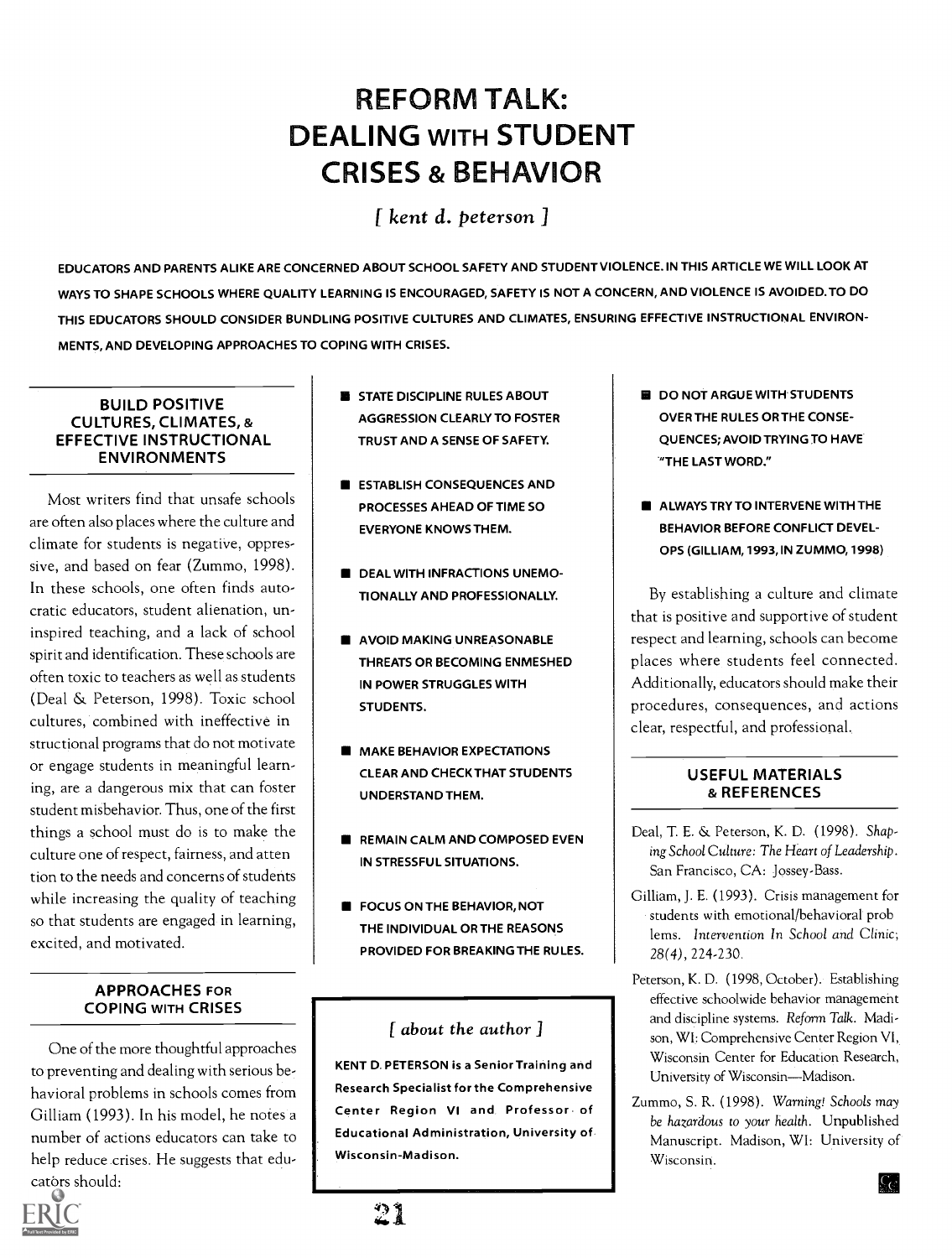# TARGET 8: CREATING NETWORKS OF COALITIONS To PREVENT VIOLENCE

AN INNOVATIVE COLLABORATION-COMBINED WITH THE DETERMINATION TO QUELL THE EMERGENCE OF YOUTH GANGS AND RELATED VIOLENCE IN RURAL MICHIGAN-SPURRED PROFESSORS PHYLLIS CLEMENS NODA AND GERALD LAWVER OF EASTERN MICHI-GAN UNIVERSITY TO DEVELOP THREE BROADBASED PROGRAMS THAT DRAW UPON THE COMBINED RESOURCES AND EXPERTISE OF EDUCATORS, LAW ENFORCEMENT AGENCIES, AND COMMUNITY ORGANIZATIONS. DR. NODA, WHO DIRECTS THE COMPREHENSIVE CENTER-REGION VI FIELD OFFICE AT EASTERN MICHIGAN UNIVERSITY (EMU), AND LAWVER, DIRECTOR OF EMU'S PUBLIC SAFETY ADMINIS-TRATION PROGRAM, BEGAN IN 1997 TO EXPLORE THE POTENTIAL OF CROSS-COMMUNITY COLLABORATION TO COMBAT THE PROBLEMS OF YOUTH GANGS AND VIOLENCE IN MICHIGAN'S RURAL COMMUNITIES.

In their painstaking initial work with  $\blacktriangle$  focus groups, Noda and Lawver discovered that although small, rural communities in southeast Michigan were aware of the emerging problem of youth gangs and related violence; their efforts were frequently sporadic and lacked purposeful linkages through Which significant data could be shared. In addition, existing programs often suffered from the lack of strategic .plans without which they could not be assured of success.

As the first stage in their program development process, EMU's CC Field Office and Public Safety Administration Program targeted 45 small, rural communities across southeast lower Michigan as potential participants in a coordinated effort to stem the spread of youth gangs and violence. This first phase, Project First Step, developed a set of criteria to use to select potential partners. A critical consideration was the willingness of police departments, school districts, and community organizations to work together in a zero-tolerance initiative directed toward youth gangs and violence.

Fifteen community teams participated in an EMU-sponsored workshop during the Spring of 1997 during which they learned how to conduct needs assessments for their individual communities-and developed activities based on those needs. Following a review of the assessments and

activities developed by these teams, the EMU Public Safety Administration Program narrowed its focus to choose seven community partners who then participated in Project First Step in the Summer of 1997.

These community partners focused on intervention strategies, substance abuse education for families, youth activities, and gang resistance education-all tailored to their specific, individualized community needs. At the same time, approximately 1,500 students were the recipients of direct services provided by the seven-community teams.

In the Summer of 1998, Target 8 Coalition Project—an outgrowth of Project First Step-built upon the successful foundation already established. In particular, Target 8 based its efforts on the cross-team expertise that had developed the previous summer in Project First Step and on the multidimensional set of strategies the seven-community teams had developed to meet their individual needs.

#### [ about the author ]

TAKEN FROM the Final Evaluation Report of Eastern Michigan University's Target 8 Community Coalition Project, Summer 1998, by Phyllis Clemens Noda.

 $\epsilon$  ,  $\epsilon$ 

Adding an eighth community partner, each of the communities implemented programs tailored to their needs. These programs were multidimensional, imaginative, and collaborative between communities. In total, the Target 8 Community Coalition Project served 2,734 children and youth deemed at risk of participation in gangs and/or violence. And although the communities and populations served could not be considered urban, they reflected the cultural, racial, and economic diversity of the target region ranging from severely disadvantaged to affluent youth and from rural and small suburban communities to small urban cities.

#### A SAMPLE OF INNOVATIVE APPROACHES FROM TARGET 8 FOLLOWS:

In Adrian, Michigan, the 1998 Adrian Summer Community Program for Youth broadened its "I Obey The Law" program, focusing on parental involvement, parent effectiveness training, and a DARE (Drug Abuse Resistance Education) instructional unit at the elementary and middle school level during summer school. If firsttime offenders were willing to participate in the "I Obey the Law" program, they had a positive alternative to adjudication for curfew violation citations, yandalism, and minor assaults. Participating youth

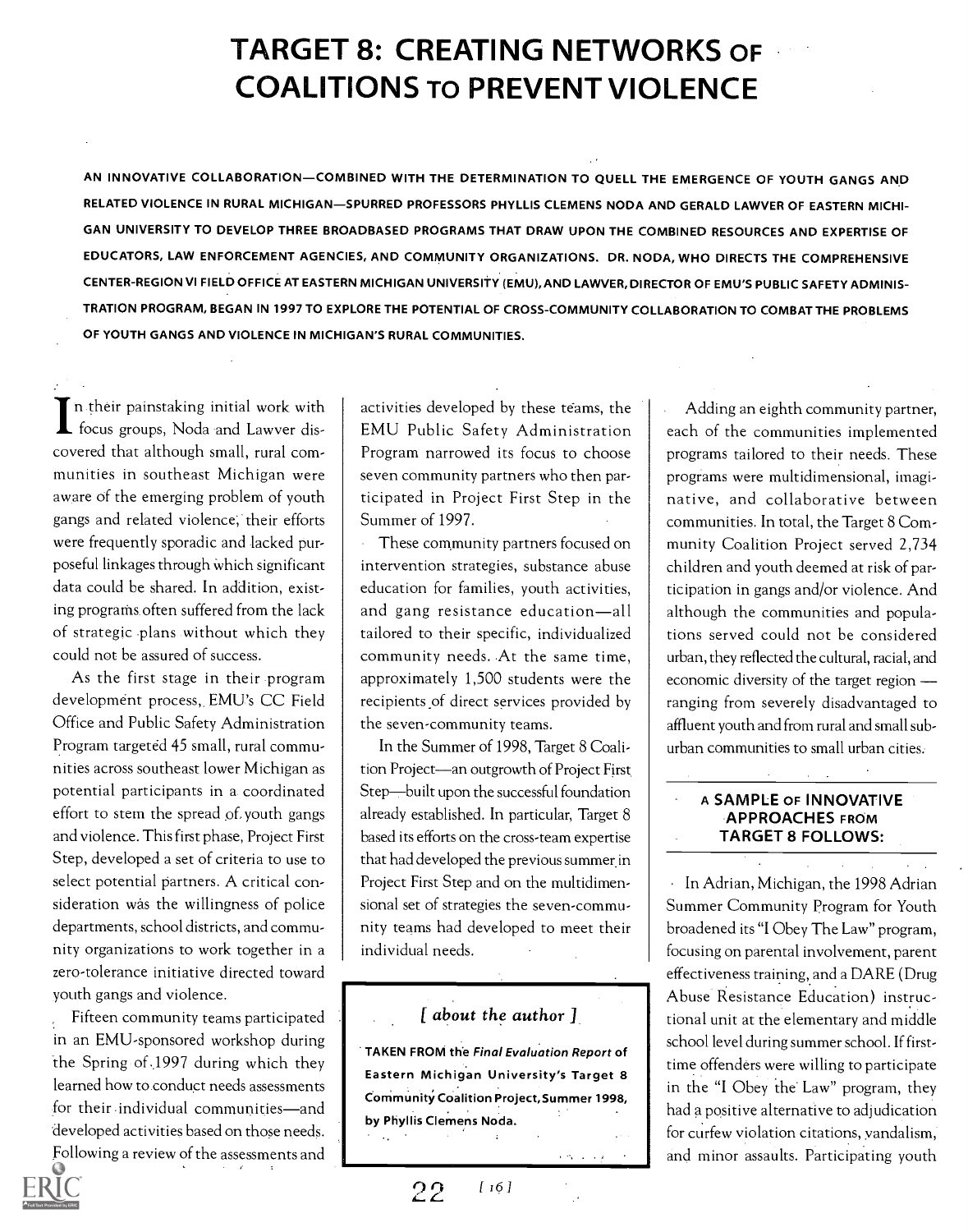entered into a behavior modification program, complete with a contract barring them from unlawful activities. First-time offenders were referred to the Adrian Target-8 Project through Probate Court.

#### BELLEVILLE, SUMPTER, AND VAN BUREN "COLLABORATION WITHIN A COLLABORATION."

These three communities served a total of 970 students and youth grades K-12. Detective Steven Chung, now a staff member with the EMU CC-VI Field Office, led the coordination of Sumpter Township activities with the cooperation of other law enforcement officers from the participating communities. Unique fea-

In total, the Target 8 Community Coalition Project served 2,734 children and youth deemed at risk of participation in gangs and/or violence.

tures of this tri-city consortium included a Target 8 Summer Computer Camp in Belleville which saw 30 high-needs youth building computers from the bottom up, yielding fully operational computers. These computers are now installed and are functioning as part of the after-school homework and tutoring center which is sponsored by the police and school district. In Sumpter Township, youth leadership development focused on employment and employment skills training, project-based learning, and the creafion of a local radio station for youth broadcasts with limited-range frequency band operation.

#### FOR FURTHER INFORMATION ABOUT THE TARGET 8 COMMUNITY COALITION PROJECT, PLEASE CONTACT:

Phyllis Clernens.Noda, Ed.D., Director Comprehensive Center Region-VI Field Office Eastern Michigan University 217 New Alexander Ynsilanti, MI 48197 · Phone: 734.487.0370 Web: www.ceac-emu.orgl  $C_{\rm C}$ 

# FROM THE DIRECTOR

[ continued from page 1 ]

The research is also quite clear that female, minority, and gay students are the targets of a disproportionate amount of harassment and violence, both in and out of school. A data-driven program, as recommended by the Principles of Effectiveness, would suggest that violence prevention programs should pay special attention to the needs of these students.

As Kent Peterson points out in his article, school safety entails more than the absence of violence. Schools and classrooms should be places where students are safe to take intellectual risks, where students can make and learn from their mistakes, and where they treat one another respectfully. In unpublished data gathered by the School Transition Study of the MacArthur Network on Successful Pathways through Middle Childhood, my colleagues and I found that the nature of the classroom environment was the most important factor-even more important than the kind of instruction that was delivered-in determining whether primaryaged children were engaged in the academic substance of their lessons. Children who were in classrooms where students and teachers treated and listened to one another respectfully were highly engaged in their reading, mathematics, and language arts lessons; in those classrooms where people treated each other disrespectfully, such as raising voices or engaging in ad hominem statements, children were disengaged.

The CC's mission is focused on improving achievement for all students. School safety is a critical factor in achieving that goal. Any IASA-funded school and district needing technical assistance in .this area should contact the Center to request our services.

#### NEWSLETTER DEVELOPMENTS

This issue of the CC-VI newsletter ushers in a changed look and feel, as well as a change in its editorship. Eileen Kaiser, founding editor, will dedicate her time and efforts to helping schools improve their reading programs. She coordinates the Center's participation in the Reading Success Network, which will be featured in-a later newsletter issue; provides ongoing, in-depth technical assistance to a Comprehensive School Reform Demonstration (CSRD) program school; and is collaborating with Center for the Improvement of Early Reading Achievement (C1ERA) Principal Investigator Elizabeth Sulzby and the CSRD school on developing some training videos involving the teaching of reading to primaryaged English-language learners.

Anne Turnbaugh Lockwood; an awardwinning author who has written extensively on a range of educational topics, assumes the newsletter editorship. Her interview with Harvard professor and violence prevention expert Deborah Prothrow-Stith shows how violence is also a major health issue for today's young people.

Special thanks to Kristen Roderick, IMDC Graphics, for the design of this newsletter.



#### I- about the author ]

WALTER G. SECADA is Director of the Comprehensive Center Region VI and Professor of Curriculum and Instruction at the University of Wisconsin-Madison.

.

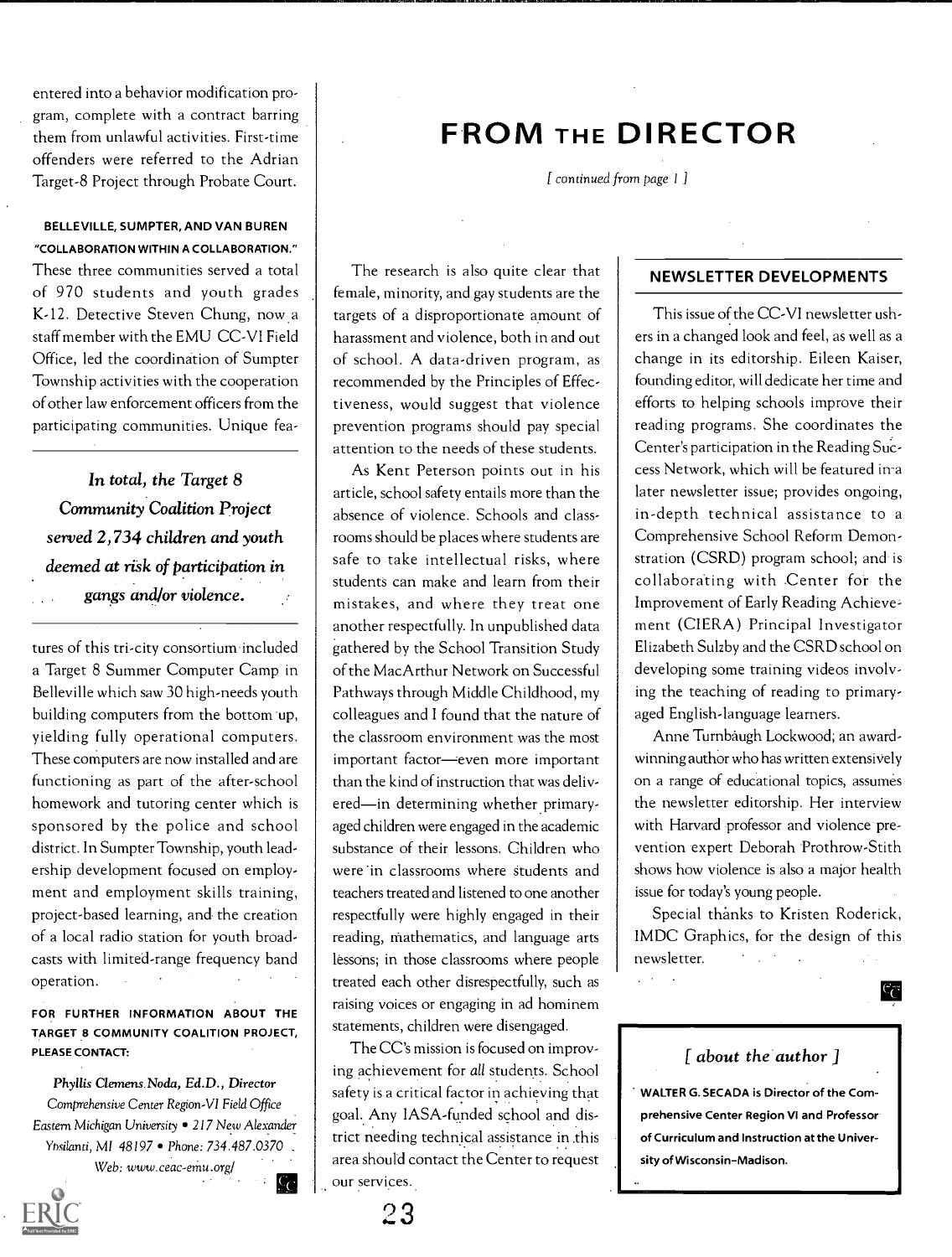# PLANNING TOOL FOR SCHOOL STAFF: ENSURING SAFETY IN YOUR SCHOOL & DISTRICT

#### THE FOLLOWING TOOL IS INTENDED TO GUIDE THE PLANNING OF SCHOOL LEADERS AND STAFF AS THEY WORK

#### TO ENSURE SAFE SCHOOLS FOR ALL STUDENTS, SCHOOL CITIZENS, PARENTS, AND OTHER EDUCATIONAL STAKEHOLDERS.

#### STRATEGIC PLANS FOR SCHOOL SAFETY

| 1.      | My school or district has a strategic plan in place that includes the warning signals of violence,<br>in which ways they should be considered, what actions should be taken, and at what times.                                                                                            | Completely<br>implemented<br>u | To<br>some extent<br>□  | In<br>development         | Not at all<br>O |
|---------|--------------------------------------------------------------------------------------------------------------------------------------------------------------------------------------------------------------------------------------------------------------------------------------------|--------------------------------|-------------------------|---------------------------|-----------------|
| $\cdot$ | My school or district has a team composed of school staff, students if age appropriate, law<br>enforcement personnel, community members, parents, and other educational stakeholders<br>that meets regularly to discuss issues related to school safety and violence prevention/reduction. | Completely<br>implemented<br>Q | Ъ<br>some extent<br>◘   | In.<br>development        | Not at all<br>п |
| 3.      | Professional development in my school or district focuses on issues related to school safety,<br>violence prevention/reduction, and is in-depth and sustained rather than sporadic.                                                                                                        | Completely<br>implemented<br>❏ | To<br>some extent<br>❏  | In<br>development<br>□    | Not at all      |
| 4.      | Each staff member in my school or district has a contingency plan in place should violence or<br>disruption erupt in one of our classrooms or on school grounds.                                                                                                                           | Completely<br>implemented<br>o | To.<br>some extent<br>ப | In.<br>development<br>. . | Not at all<br>◘ |
| 5.      | My school or district has procedures in place to ensure that local law enforcement personnel<br>are kept appraised of school and/or district safety plans as well as reports of disruptive or<br>violent incidents.                                                                        | Completely<br>implemented<br>ப | To<br>some extent       | In<br>development         | Not at all<br>◻ |

#### VIOLENCE PREVENTION/REDUCTION

| 1.           | My school or district has a violence prevention/reduction curriculum in place that is integrated<br>throughout content areas at all grade levels.                                                            | Completely<br>implemented      | To<br>some extent      | In.<br>development     | Not at all |
|--------------|--------------------------------------------------------------------------------------------------------------------------------------------------------------------------------------------------------------|--------------------------------|------------------------|------------------------|------------|
| $\mathbf{2}$ | My school or district has a positive ethos and climate that recognizes student contributions<br>toward making the school a safe and productive learning place.                                               | Completely<br>implemented<br>u | Tо<br>some extent<br>◻ | In<br>development<br>□ | Not at all |
| ٠,           | orofessional development in violence prevention<br>Mv<br>reduction for all school staff.                                                                                                                     | Completely<br>implemented<br>О | To<br>some extent      | In<br>development      | Not at all |
| 4.           | Staff at my school or in my district know the warning signs of potential violence and consult<br>calmly but immediately with other staff—or contact local authorities—if these warning signs<br>are present. | Always                         | Тo<br>some extent      | In<br>development      | Not at all |

 $\begin{pmatrix} 1 & 8 \\ 1 & 8 \end{pmatrix}$ 

 $24$ 

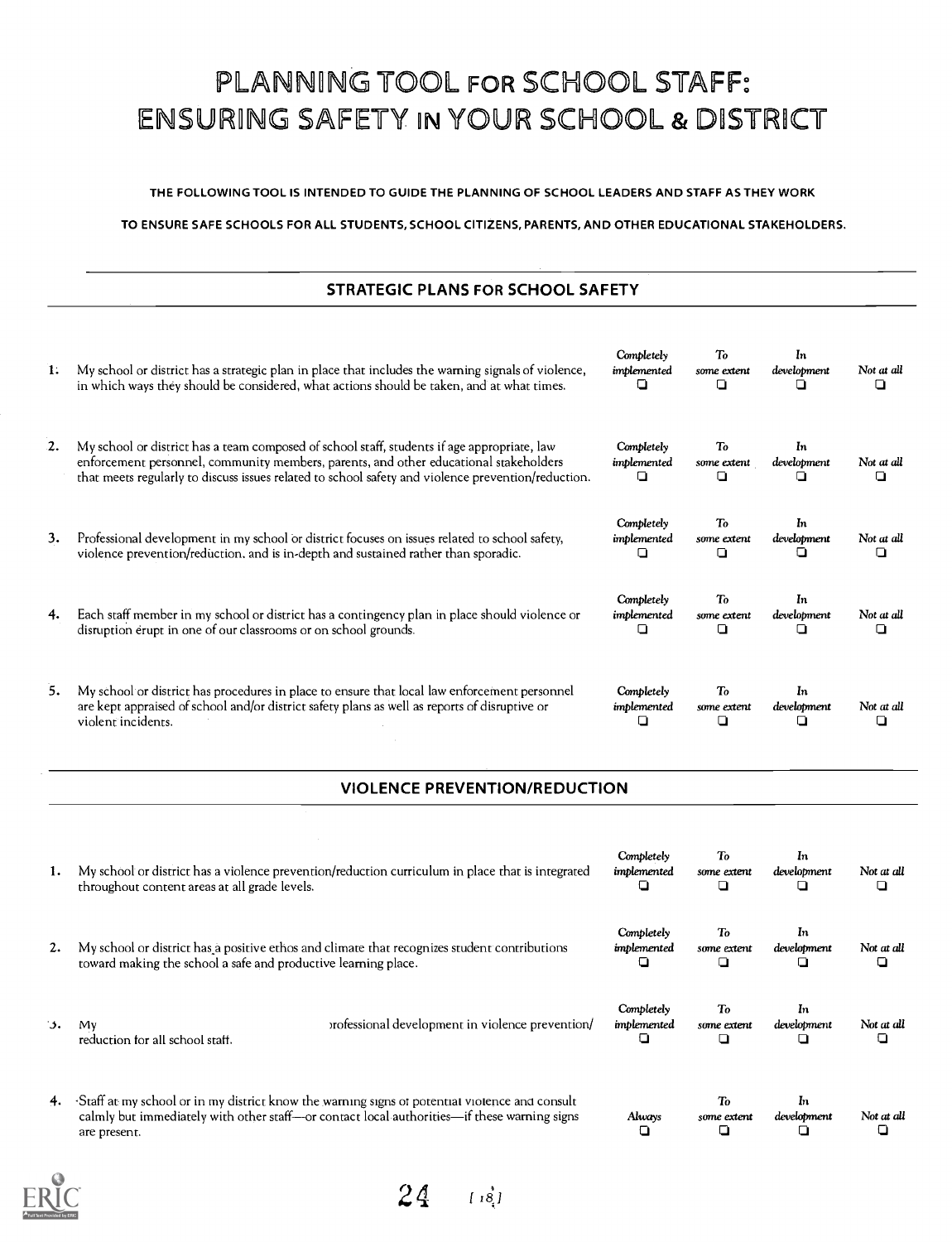| 5. | At the individual level, professional development in my school or district has sensitized me to<br>my own anger and ways of dealing with conflict.                                                                                                                      | Always<br>◻                         | To<br>some extent<br>◻             | In<br>development<br>П  | Not at all<br>◻ |
|----|-------------------------------------------------------------------------------------------------------------------------------------------------------------------------------------------------------------------------------------------------------------------------|-------------------------------------|------------------------------------|-------------------------|-----------------|
|    | <b>COMMUNITY OUTREACH AND COLLABORATION</b>                                                                                                                                                                                                                             |                                     |                                    | $\lambda$               |                 |
| 1. | My school or district works actively to engage community organizations, parents, and law<br>enforcement personnel in the strategic planning process to ensure school safety in my community.                                                                            | Always<br>❏                         | To<br>some extent<br>❏             | In<br>development<br>◻  | Not at all<br>◘ |
| 2. | My school or district has a team composed of community members, parents, law enforcement<br>personnel, and other educational stakeholders that meets regularly to discuss ongoing issues<br>related to school safety and violence prevention/reduction.                 | Completely<br>implemented<br>$\Box$ | To<br>some extent<br>О             | In<br>development<br>❏  | Not at all<br>❏ |
| 3. | The school board in my community regularly discusses violence prevention and reduction in a<br>proactive, rather than reactive, manner.                                                                                                                                 | Always<br>Q                         | T <sub>o</sub><br>some extent<br>◻ | In.<br>development<br>О | Not at all<br>◻ |
| 4. | As a teacher or administrator, I find ways to infuse the awareness of violence and the ways in<br>which it can escalate into my daily lesson plans in ways that do not frighten students but are<br>age-appropriate and develop their awareness of our violent society. | Always<br>❏                         | T <sub>0</sub><br>some extent<br>◻ | In<br>development<br>◻  | Not at all<br>❏ |
| 5. | The material that I teach in my classroom de-emphasizes violence as a solution to everyday<br>problems and seeks positive solutions to the resolution of conflict.                                                                                                      | Always<br>❏                         | T <sub>0</sub><br>some extent<br>◘ | In<br>development<br>❏  | Not at all<br>❏ |

#### COLLABORATIVE VIOLENCE PREVENTION/REDUCTION

| 1. | The staff in my school or district works to make school safety a positive issue, rather than<br>something negative and frightening to students, staff, and other educational stakeholders.                                                  | Always<br>ப                    | T <sub>0</sub><br>some extent<br>◘ | In<br>development<br>□  | Not at all      |
|----|---------------------------------------------------------------------------------------------------------------------------------------------------------------------------------------------------------------------------------------------|--------------------------------|------------------------------------|-------------------------|-----------------|
| 2. | My school or district recognizes that we need the cooperation of law enforcement personnel,<br>community agencies and organizations, parents, and other educational stakeholders—and has a<br>proactive plan to secure their collaboration. | Always<br>⊔                    | To<br>some extent<br>◘             | In<br>development<br>ப  | Not at all<br>❏ |
| 3. | If I have concerns about school safety, my school or district has ensured that I know at least two<br>individuals outside my school environment that I can call for help and advice.                                                        | Completely<br>implemented<br>❏ | To<br>some extent<br>▫             | In.<br>development<br>❏ | Not at all<br>❏ |
|    | Suggestions from community groups, law enforcement personnel, and other educational<br>stakeholders regarding school safety are taken seriously and encouraged in my school or district.                                                    | Always<br>◻                    | To<br>some extent<br>◻             | In<br>development       | Not at all<br>n |
| 5. | The staff in my school or district work to make the school a calm place where learning can take<br>place undisturbed by bullying, harassment, or other indicators of potential violence.                                                    | Always<br>◘                    | To<br>some extent<br>◻             | In.<br>development<br>◻ | Not at all<br>ο |
|    | 1Q                                                                                                                                                                                                                                          |                                |                                    |                         |                 |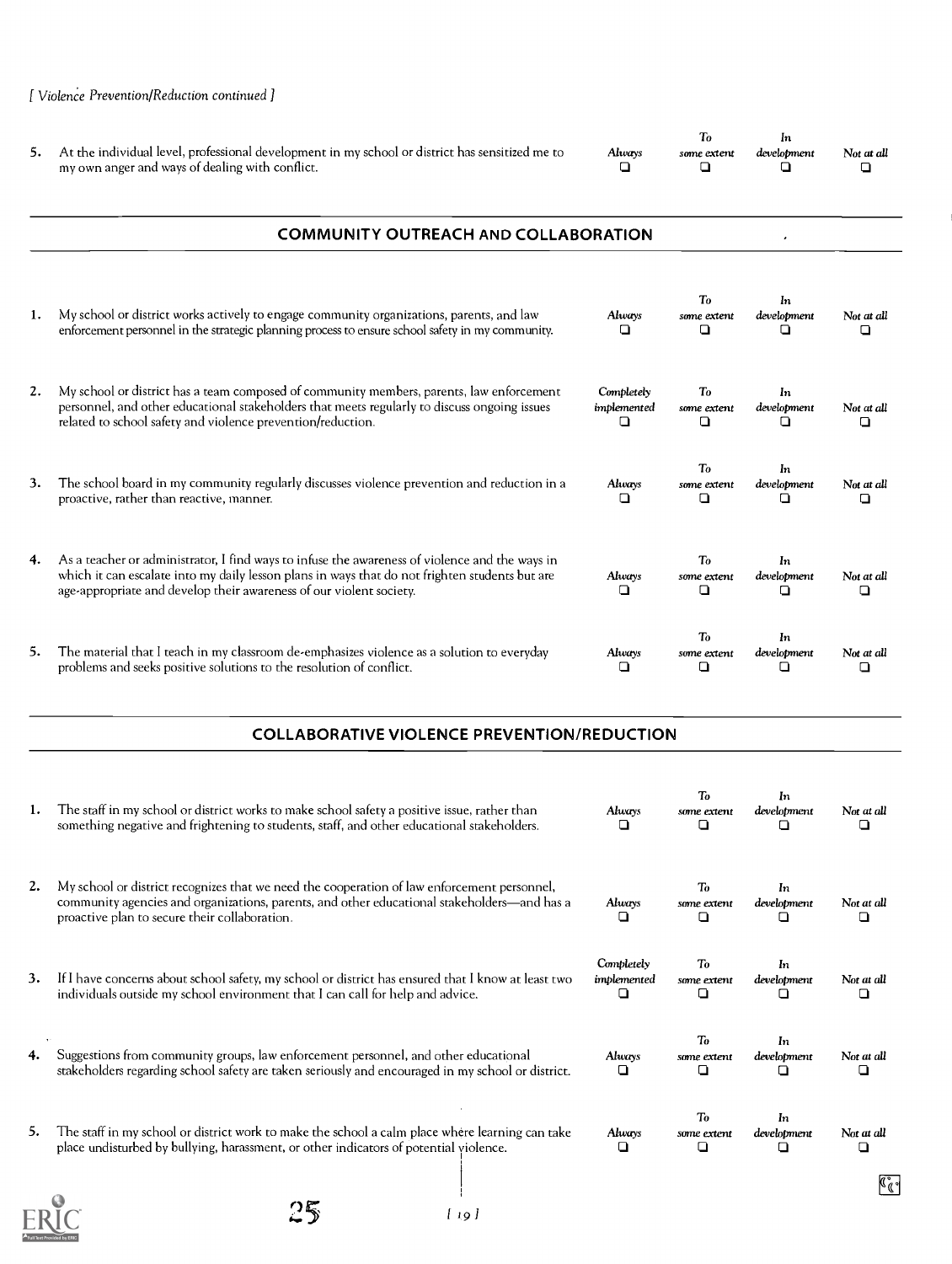#### [ how do I apply? ]

TO RECEIVE AN APPLICATION, PLEASE CONTAX THE:

Comprehensive Center—Region VI University of Wisconsin-Madison 1025 W. Johnson Sereet . Madham, WI 53706

Q=M1118

contanagemiscalu (ancontium the CXII institute in the subject line)

wilectscags (SSS) S62-7763 or (60S) 263-4220

POR FURTHER INFORMATION ABOUT (CCL PUEASE VISIT)  $\qquad \qquad \parallel$ DE0101iNambense. wisc.edu/Completed/bogips/indox.htm

[ upcoming CC-VI events ]

TO SEE A UST OF UPCOMMIC EVENTS. WISHT THE GC-VI CALENDAR AT:

hape//www.wese.wise.edu/ervi/Calendar\_of\_Services.hand

[ summer institutes ]

The Comprehensive Center will be holding a series of summer institutes for principals and teachers on a range of wrpics. For fundher *tnikomaation,* please refer ao dhe (XIVI calendar

[ learn more about CC-VI staff ]

 $100$  LEARN MORE ABOUT THE VARIOUS CC STAFF WHO HAVE WRITTEN ARTICUES FOR THIS NEWSLETTER, WISHT THE GC-VI WEESHTE AT:

 $longel$ /www.weaa.wisc.edu/ecvi/c\_of\_Sarviess.html

[ for technical assistance ]

PLEASE CONTACT THE CG-VIEW PHONE: (SSS) S62-7763 av (60S) 263-4220

**FAXS** 

B=MWMLs (608) 263-3733 ervi@mmecwisc.edu

W338

http://www.weenwisc.edukcvi/

#### THE NEWSLETTER OF THE COMPREHENSIVE CENTER REGION-VI

[Director)

IAssociate Rcseurcher/Editor]

The Comprehensive Center Region VI is administered by the Wisconsin Center for<br>Education Research, School of Education, University of Wisconsin-Madison and funded by the Office of Elementary and Secondary Education, U.S.Department of Education. Any opinions, findings, or recommendations are those of the authors and do not necessarily reflect the views of the U.S. Department of Education.



ξ

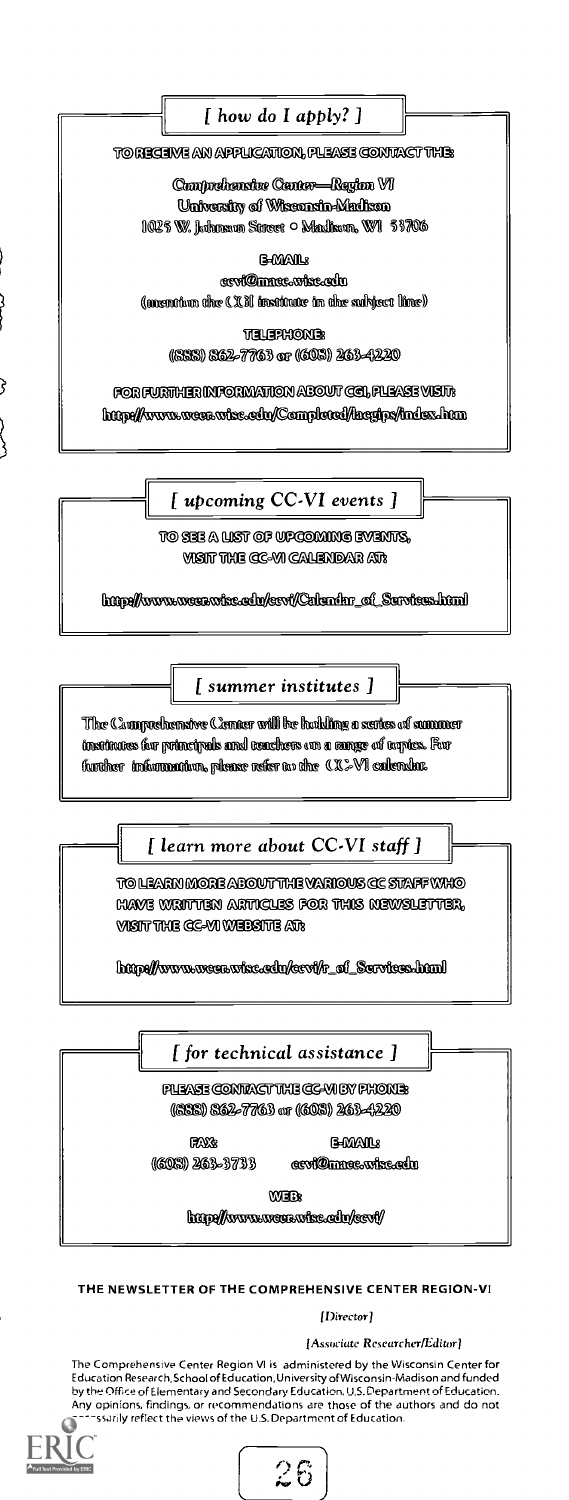THE COMPREHENSIVE CENTER-REGION VI ANNOUNCES



#### $[$ August I -  $5$ , I $\circ$ 990)

MADISON, WISCONSIN

#### $[$  what is CGI?  $]$

Cognitively Guided Instruction (CGI) is a problem-solving mathematics programsfor students  $K3$  with a unique focus on teachers. As teachers learn different problem types and the different ways students solve these problems, they also learn to make instructional decisions based on the ways in which students approach mathematical thinking and problem solving.

**雞剛車綿類鍾剛織料補細薄解購何欄種建體礦料抑**取傷事與料料。通回的

#### [why teach using CGI?

CGI is an effective mathematics program that has worked with male and-female-students-from-different-socioeconomic,-racial,-andlanguage backgrounds. Originally developed and tested in Madison, WI and the surrounding area, CGI has been replicated in Austin, TX; Los Angeles, CA; Milwaukee, WI; Prince Georges County, MD; San Antonio, TX; Washington, DC, and numerous other sites throughout, the United States. Research on COI has appeared in journal articles and book chapters over the past 15 years; the program has been featured in many local media outlets and on national television.

#### [ what should participants expect? ]

Participants will learn how critical mathematical ideas develop in children and will plan how to refocus their instruction so that they 'can build upon children's natural mathematical abilities.

Each participant will receive a set of videotapes and a training manual intended to support them whcn they return to their classrooms and as' they provide professional development to other teachers on the CGI model. Each team, consisting of a trainer and teachers, will be given opportunities to plan how they will support one another as they try out the CGI model in the classroom and provide professional development to other teachers in their schools, districts, and/ or regiOns.

 $27$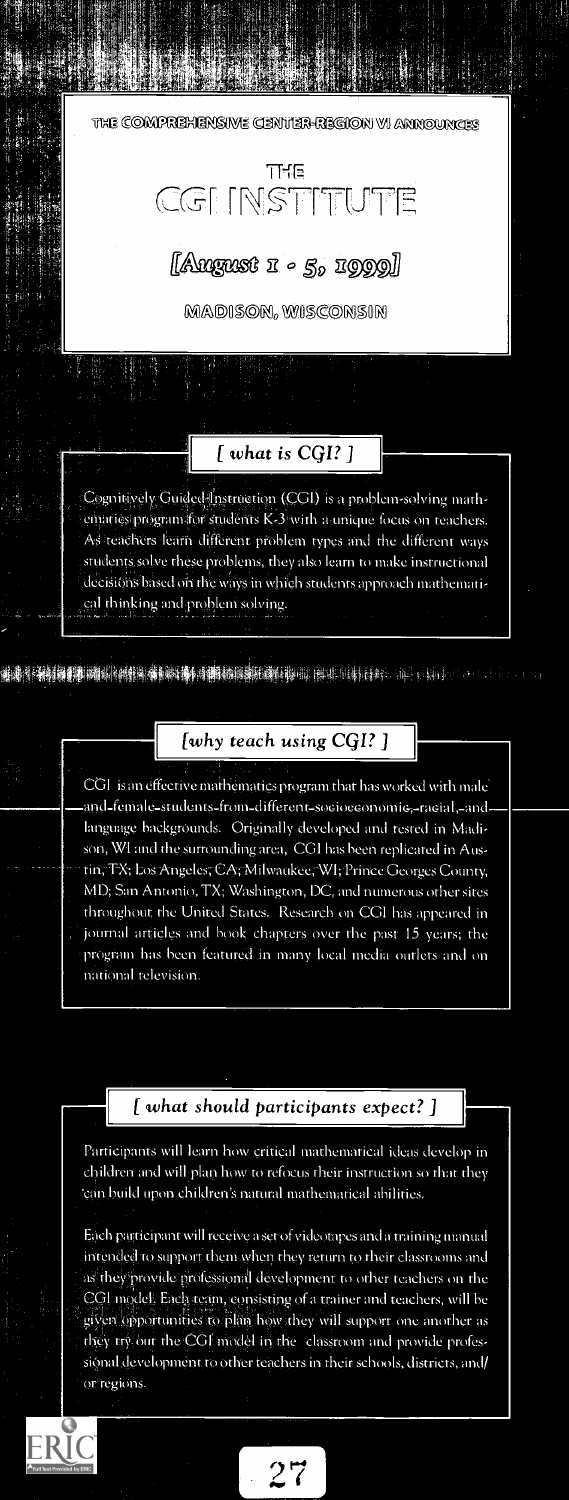# THE REGION VI COMPREHENSIVE CENTER FIELD SITES

THE MISSION OF THE CENTERS, UNDER THE IMPROVING AMERICA'S SCHOOL ACT (IASA), IS TO EMPOWER SCHOOL PERSONNEL TO IMPROVE TEACHING AND LEARNING FOR ALL CHILDREN. THE TECHNICAL ASSISTANCE PROVIDED BY THE COMPREHENSIVE CENTERS IS DRIVEN BY THE NEEDS OF THE STATES AND LOCAL SCHOOL DISTRICTS AND BY THE NEEDS OF THE CHILDREN THY SERVE. THE CENTER SERVES IOWA, MICHIGAN, MINNESOTA, NORTH DAKOTA, SOUTH DAKOTA, AND WISCONSIN.

#### I- Subcontract/Field Sites ]

#### EASTERN MICHIGAN UNIVERSITY

Phyllis Clemens Noda, Ed.D.  $r_{\rm c}$ ( $\widehat{\rm CC}_{\rm b}$ Director/Michigan Field Office] 217 New Alexander Ypsilanti, MI 48197 734.487.0370 ■ FAX 734.487.0366 phyllis.noda@ernich.edu http://www.CEAC-EMU.org

HAMLINE UNIVERSITY

Mary P. Diaz [Assistant CC Director/Minnesota Field Office] 1536 Hewitt Ave., MS A-1720 St. Paul, MN 55104-1284 651.523.2239 FAX 651.523.2489 mdiaz@gw.hamline.edu http://www.wcer.wisc.edu/ccvi/

#### UNITED TRIBES TECHNICAL COLLEGE

Carole Anne Heart [CC Director/North Dakota Field Office] 3315 University Di. Bismark, ND 58504 **201**:258.0437 800.437.8054 **G** FAX 701.258.0454 ccvidir@uttc.bisman.com http://169.203.80.114/